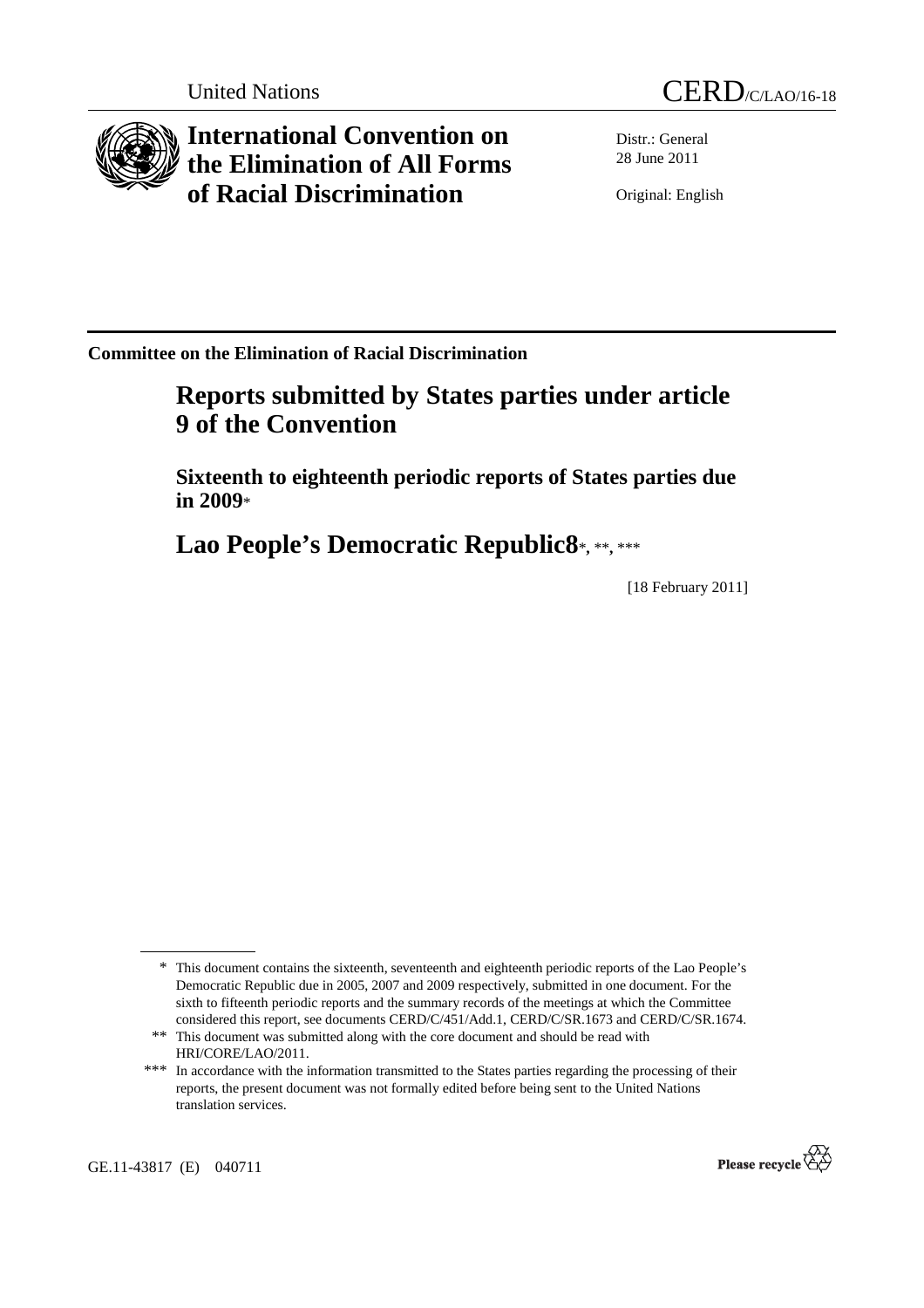## Contents

|     |    |                                                                                                                                                 | Paragraphs | Page |
|-----|----|-------------------------------------------------------------------------------------------------------------------------------------------------|------------|------|
|     |    |                                                                                                                                                 | $1 - 6$    | 4    |
|     |    |                                                                                                                                                 | $1 - 4$    | 4    |
|     |    | Consultations with provincial administrations and civil society                                                                                 |            |      |
|     |    |                                                                                                                                                 | $5 - 6$    | 4    |
| I.  |    |                                                                                                                                                 | $7 - 10$   | 4    |
|     | А. |                                                                                                                                                 | 11         | 5    |
| П.  |    |                                                                                                                                                 | $12 - 28$  | 5    |
|     | A. |                                                                                                                                                 | $12 - 15$  | 5    |
|     | Β. |                                                                                                                                                 | $16 - 28$  | 6    |
| Ш.  |    | Article 3: Measures for prevention, prohibition and eradication                                                                                 | 29         | 8    |
| IV. |    |                                                                                                                                                 | $30 - 31$  | 8    |
| V.  |    |                                                                                                                                                 | 32         | 9    |
|     | А. | Article $5(a)$ – Equal treatment before the courts and other                                                                                    | $33 - 36$  | 9    |
|     | В. |                                                                                                                                                 | $37 - 39$  | 10   |
|     | C. |                                                                                                                                                 | $40 - 44$  | 11   |
|     | D. |                                                                                                                                                 | $45 - 62$  | 12   |
|     | 1. | Freedom of movement and residence within the borders                                                                                            | $45 - 49$  | 12   |
|     | 2. |                                                                                                                                                 | 50         | 13   |
|     | 3. |                                                                                                                                                 | 51         | 14   |
|     | 4. |                                                                                                                                                 | $52 - 54$  | 14   |
|     | 5. | Right to own property alone as well as in association with others                                                                               | $55 - 57$  | 15   |
|     | 6. |                                                                                                                                                 | $58 - 59$  | 15   |
|     | 7. | Freedom of thought, conscience and religion; (viii) Freedom of<br>opinion and expression; (ix) Freedom of peaceful assembly and                 |            |      |
|     |    |                                                                                                                                                 | $60 - 62$  | 16   |
|     | Е. |                                                                                                                                                 | $63 - 90$  | 17   |
|     | 1. | The right to work, to free choice of employment, to just and favourable<br>conditions of work, to protection against unemployment, to equal pay | $63 - 64$  | 17   |
|     | 2. |                                                                                                                                                 | 65         | 17   |
|     | 3. |                                                                                                                                                 | 66         | 18   |
|     | 4. | Right to public health, medical care, social security and                                                                                       | $67 - 77$  | 18   |
|     |    |                                                                                                                                                 |            |      |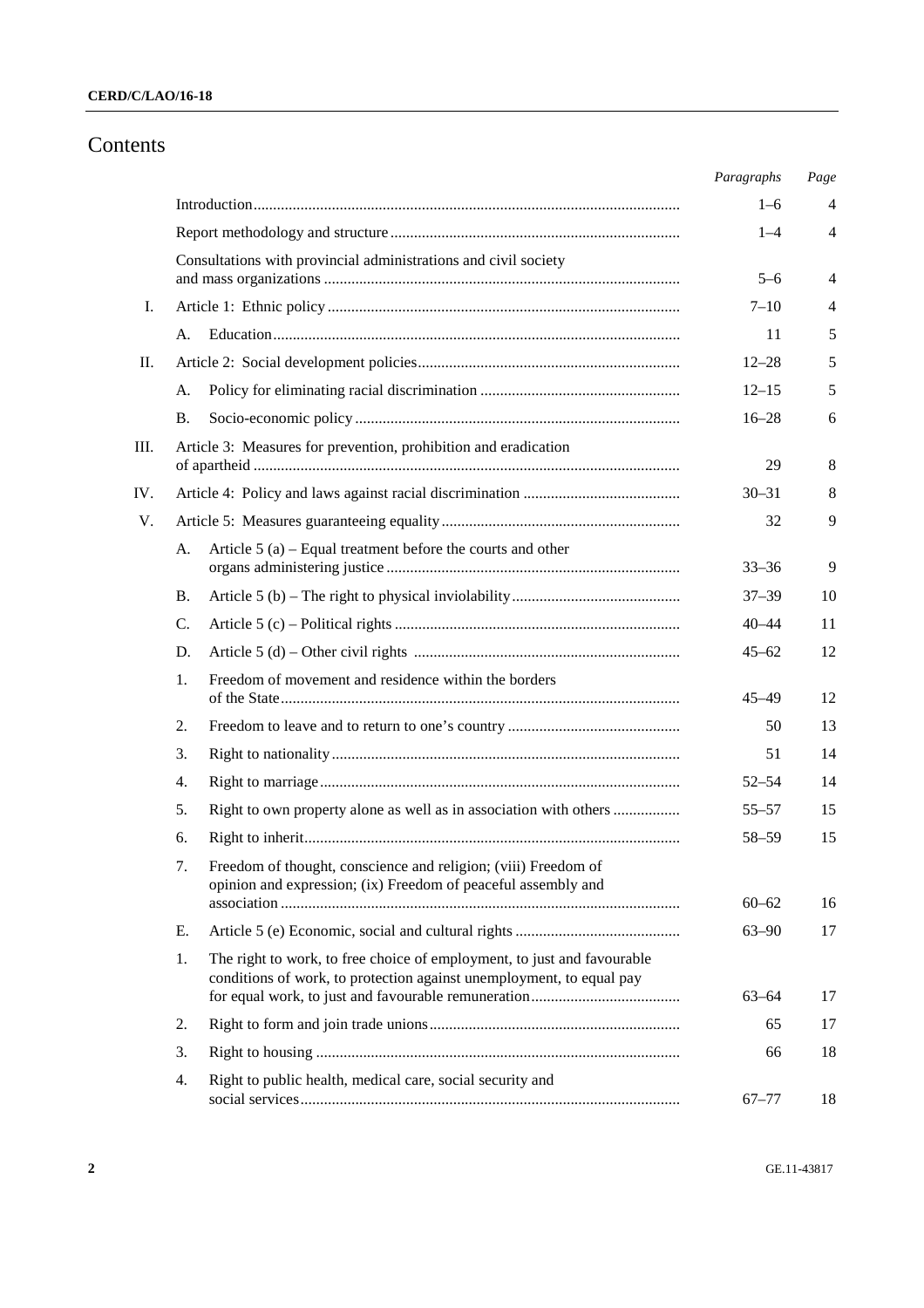### **CERD/C/LAO/16-18**

|       | 5. |                                                                                                                                                                                                               | $78 - 86$   | 20       |
|-------|----|---------------------------------------------------------------------------------------------------------------------------------------------------------------------------------------------------------------|-------------|----------|
|       | 6. |                                                                                                                                                                                                               | $87 - 89$   | 22       |
|       | 7. | Right of access to public places or services, such as transport,                                                                                                                                              | 90          | 22       |
| VI.   |    | Article 6: Measures regarding protection, remedies and compensation                                                                                                                                           | $91 - 98$   | 22       |
| VII.  |    | Article 7: Measures taken in the area of education and teaching on<br>the elimination of racial and ethnic discrimination and promotion<br>of understanding and international solidarity amongst nations, and | 99          | 24       |
|       | 1. |                                                                                                                                                                                                               | 100         | 24       |
|       | 2. |                                                                                                                                                                                                               | 101         | 24       |
|       | 3. |                                                                                                                                                                                                               | 102         | 24       |
|       | 4. |                                                                                                                                                                                                               | 103         | 24       |
|       | 5. |                                                                                                                                                                                                               | $104 - 105$ | 25       |
|       | 6. |                                                                                                                                                                                                               | $106 - 107$ | 25       |
| VIII. |    |                                                                                                                                                                                                               | 108         | 25<br>26 |
|       |    | Table 1:                                                                                                                                                                                                      |             | 26       |
|       |    |                                                                                                                                                                                                               |             | 26       |
|       |    |                                                                                                                                                                                                               |             | 26       |
|       |    |                                                                                                                                                                                                               |             | 27       |
|       |    |                                                                                                                                                                                                               |             | 27       |
|       |    | Table 2: Percentage of the literacy of women and men by the main ethnic groups                                                                                                                                |             | 27       |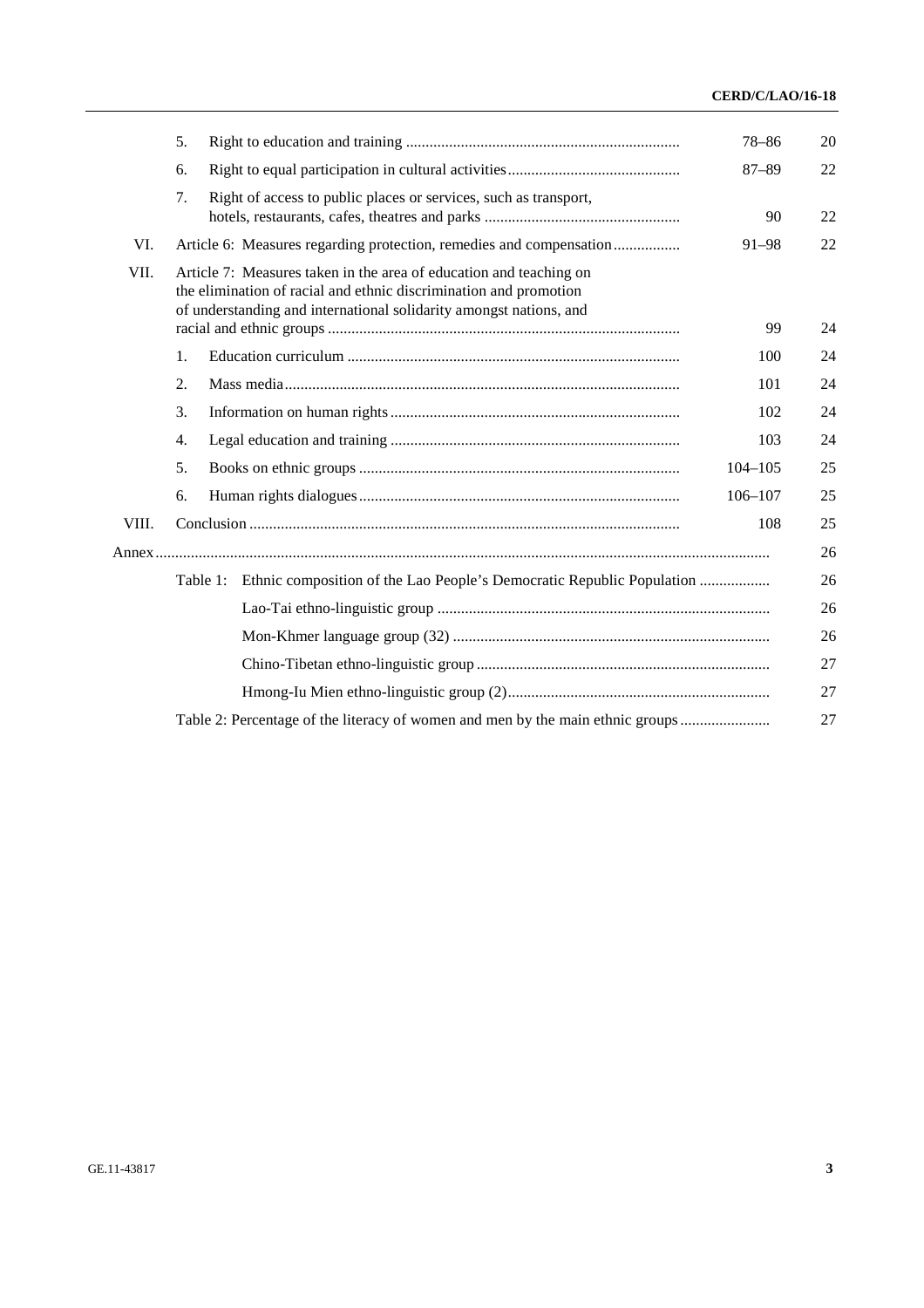## **Introduction**

### **Report methodology and structure**

1. The Lao People's Democratic Republic submits this report in accordance with Article 9 (1) of the International Convention on the Elimination of all Forms of Racial Discrimination. The report is the 16th and 17th of the Lao People's Democratic Republic under the Convention. It covers the period March 2004–March 2008. It is an update on the measures it has adopted to give effect to the provisions of the Convention since its last report to the Committee.

2. The Report adopts a systematic approach by detailing the measures adopted under specific provisions of the Convention and addresses the issues raised by the Committee during its consideration of the last report of the Lao People's Democratic Republic in 2005.

3. The Lao People's Democratic Republic notes that material included in this report should be read and considered in the context of the constitutional, legislative and social structures in the Lao People's Democratic Republic, and the active policies and programmes that are in place to combat racial discrimination, as outlined in the common core document of the Lao People's Democratic Republic and previous periodic reports. Where relevant, this report will make cross-references to relevant sections of the common core document.

4. The Government of the Lao People's Democratic Republic is firmly committed to the effective operation of the Committee and looks forward to the Committee's consideration of this report.

### **Consultations with provincial administrations and civil society and mass organizations**

5. As indicated in the common core document, the Lao People's Democratic Republic is made up of 17 provinces, each with its own administrative agencies. Since the provincial authorities deal directly with local issues and facilitate the implementation of Government programmes and policies in the provinces, they constitute vital sources of information and aid in the implementation of the Convention. Provincial administrations were therefore consulted in the preparation of this report.

6. In the Lao People's Democratic Republic, mass and civil society organizations play a critical role in the dissemination of information and facilitating the implementation of Government programmes and policies. More importantly, they help to raise public awareness of human rights issues. The Government of Laos therefore also consulted mass and civil society organizations in the preparation of this report at a number of national workshops.

## **I. Article 1: Ethnic policy**

7. The Lao People's Democratic Republic is one of the most ethnically diverse nations in South East Asia and the world (see paragraph 6 of the common core document). The Government of the Lao People's Democratic Republic therefore pursues a policy of equality and non-discrimination among ethnic groups to ensure that Lao society is free from racial or ethnic discrimination.

8. An essential element of the policy of the Government of the Lao People's Democratic Republic on national reconstruction is to ensure the monolithic solidarity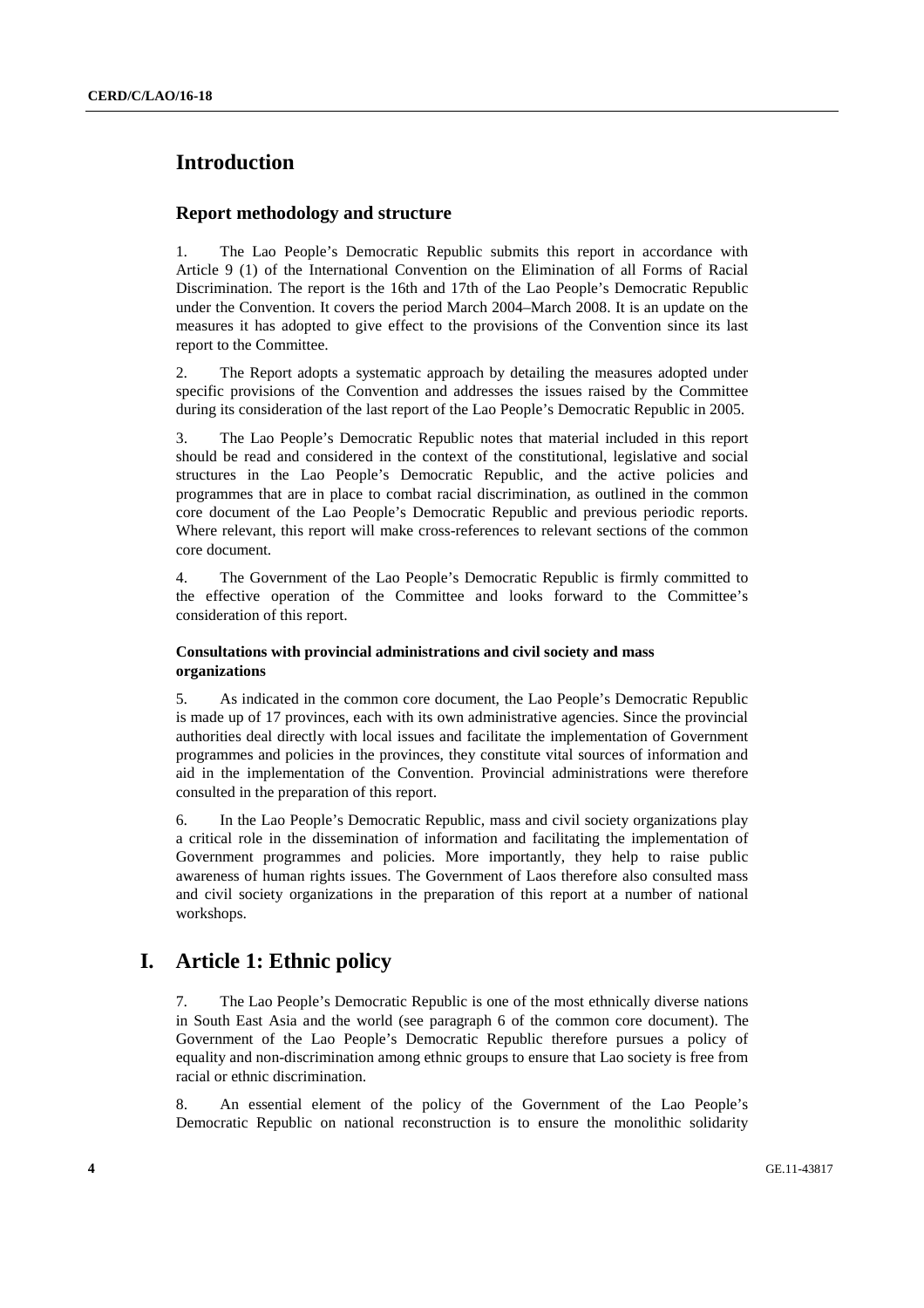among the people of all ethnic groups in the country. In the Political Report to the Eighth Congress of the Lao People's Revolutionary Party in 2006, the Chairman of the Party's Central Committee reaffirmed that the enhancement of the people's unity is a long-term strategic task of the Party and the people's unity is a fundamental factor in the development of the nation. This guides the policies of the Lao People's Democratic Republic in the implementation of the Convention.

9. In order to attain national coherent solidarity, it is imperative to attentively realize the equal rights of the people of all ethnic groups to promote harmony and at the same time to prevent any acts that would lead to conflicts, distrust and hostility among the ethnic groups of the country.

10. The Government has adopted specific measures to assist the poor and in particular smaller ethnic groups living in remote, mountainous areas. In particular, the Government has adopted the following specific measures since its last report to the Committee on the Elimination of Racial Discrimination:

### **A. Education**

11. The policy of the Lao People's Democratic Republic is that to ensure equality between all ethnic groups in the country, and to eradicate discrimination against any ethnic groups, it is essential to adopt and implement policies that give special treatment and attention to disadvantaged or smaller ethnic groups in the country. Accordingly in 2007 the Government amended the Law on Education of the Lao People's Democratic Republic (2000) to meet the requirements of the national socio-economic development. Article 6 stipulates that "All Lao citizens, irrespective of ethnicity, race, sex, and social status, have the right to education". In accordance with the Law on Education, and to assist smaller ethnic groups, the Government established ethnic primary and secondary schools in all provinces throughout the country to provide and ensure equal opportunities to study. The Government further established ethnic boarding schools to provide better access to education for ethnic children.

## **II. Article 2: Social development policies**

### **A. Policy for eliminating racial discrimination**

12. The Lao People's Democratic Republic has a legal framework against racial and ethnic discrimination. The Constitution of the Lao People's Democratic Republic states in article 8 that the "State pursues a policy of solidarity and equality between various ethnic groups. All ethnic groups have the right to preserve and develop their traditional customs and fine cultures and those of the nation. Any act of division and discrimination among ethnic groups is forbidden. The State undertakes all measures to develop and continually raise the economic and social level of all ethnic groups". (See Part F. of the common core document regarding the provisions of the other laws of the Lao People's Democratic Republic in this regard).

13. The measures undertaken by the State include strengthening of guidelines and policies relating to mass organizations in their work in the Lao society. The specific mass organizations are the following:

- (a) The Lao People's Revolutionary Youth's Union (LPRYU);
- (b) The Lao Women's Union (LWU); and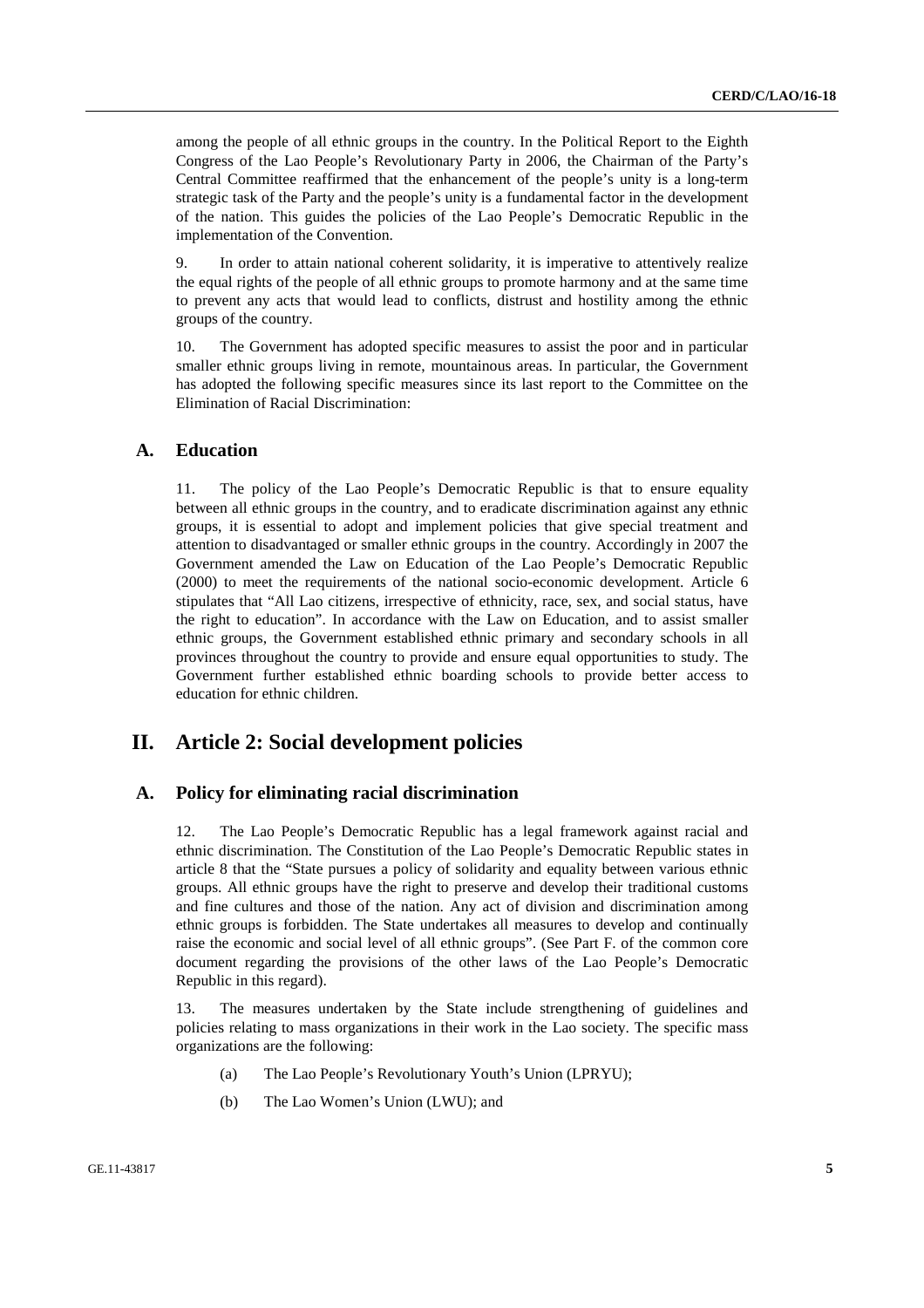#### (c) The Federation of Lao Trade Unions (FLTU).

14. This is also in accordance with the Constitution of the Lao People's Democratic Republic that provides in Article 7 that these "organizations are focal points for strengthening solidarity and mobilizing the social strata of all ethnic groups to participate in tasks of building and protecting the nation, developing people's mastership and protecting the rights and legitimate interests of their members".

15. These organizations are tasked with the implementation of social campaigns to promote ethnic equality and harmony in the country. For the period under review, the activities undertaken by these organizations aimed specially at promoting ethnic harmony and educating the community about non-discrimination include those set out below.

### **B. Socio-economic policy**

16. In 2007/2008 about 26.9 per cent of the Lao population live in poverty. Poverty affects all ethnic groups: each ethnic group has its share of rich and poor. In rural areas of the country's eastern parts which were heavily affected by the bombardments in the wartime and now are contaminated by unexploded ordnance (UXO), the local people live in considerable hardship. The Government's primary objective in the development of these areas was therefore to improve the living conditions of the population with a view to attaining the Millennium Development Goals (MDGs) by the year 2015, and lift the country from its least developed status by the year 2020.

17. The goal of reducing the poverty among the population has underpinned the Government's efforts in the country's development for the past three decades and has been incorporated into national plans for economic and social development. More specifically, in 2006 the National Assembly approved "the eleven-point national priorities programme and 111 projects" submitted by the Government. The most relevant for people's poverty reduction of these priorities are Programme 2 (Integrated agriculture development), Programme 6 (Reduction of community's household poverty and cessation of shifting cultivation) and Programme 10 (Human resources and socio-economic development). These priorities are core components of the subsequent national economic and social development plans adopted by the National Assembly.

18. The Government attaches importance to rural development as most of the Lao population is predominantly rural. The living conditions of the Lao people have gradually improved but most rural people still live in difficult conditions. Their education and knowledge of scientific matters are low. Consequently, the Government has invested in education in the rural highland areas inhabited by most of the smaller ethnic groups. This national investment has yielded important social dividends. In 2001 there were 304,100 poorer households in the Lao People's Democratic Republic (Sixth National Socio-Economic Development Plan adopted in 2006 reporting on the achievement of poverty reduction programme implemented in the Fifth Five-Year National Socio-economic Development Plan). By 2005 the number of poorer households had decreased to 162,500 with the principal beneficiaries being the smaller ethnic groups who live in the rural areas.

19. In line with Government policies, rural development is carried out in focus areas. Each province clearly determines its development focus areas with the emphasis on its actual and potential natural resources and peculiar conditions. In 2005 the Lao People's Democratic Republic proclaimed that poppy cultivation has been discontinued once and for all. Livestock farming zones, and settled habitat development zones were promoted. Once the focus zones have been determined, detailed projects are worked out by clear assignment with responsibilities to provinces, districts and villages for mobilization of funding and technical personnel designed for each specific zone considered as a priority. This exercise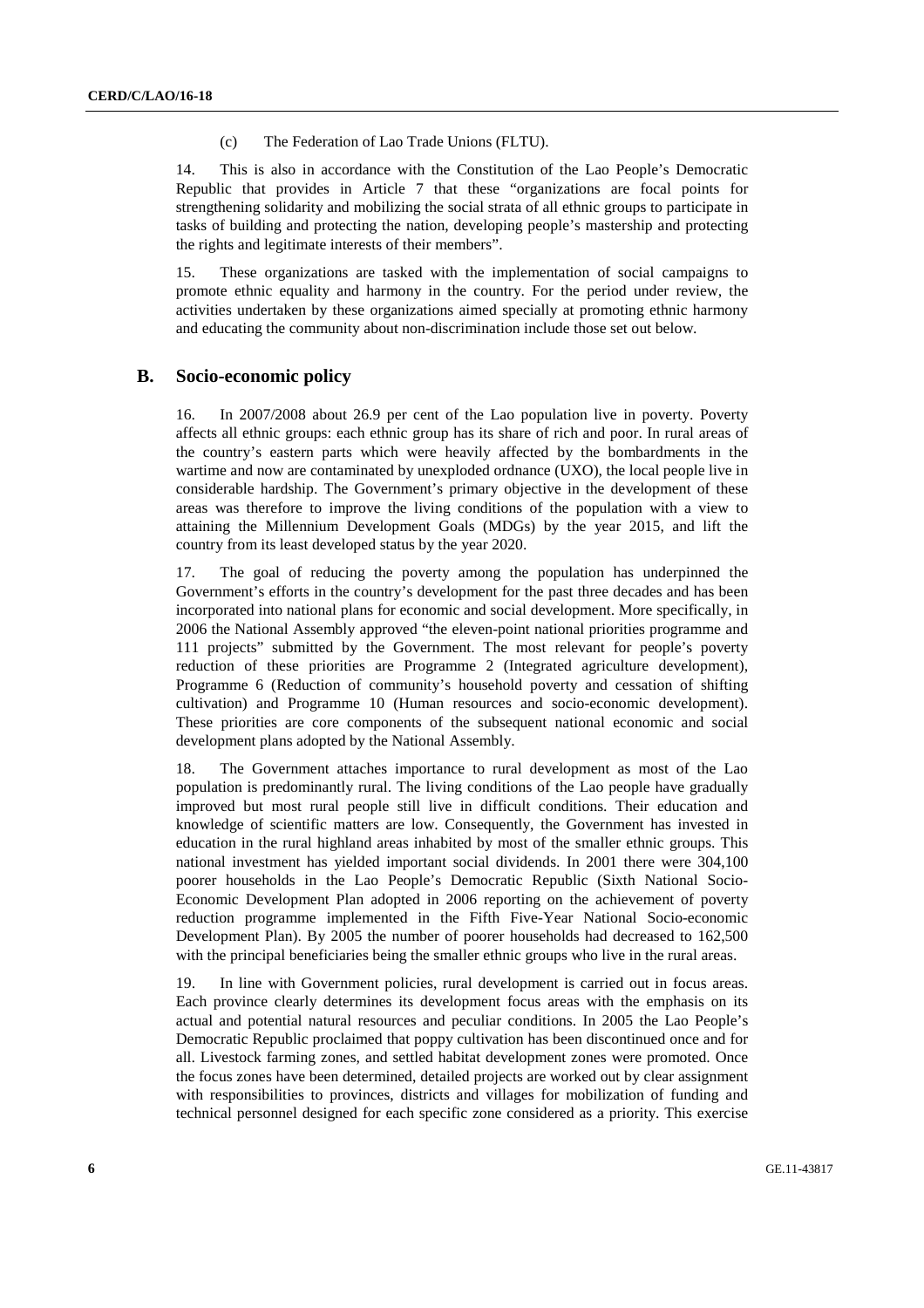dovetails with the Government's policy on decentralization, which aims to build provinces and capital city into strategic units, districts into planning and budgeting units, and villages into implementing units. At the same time, administrative machineries have been improved and strengthened so as to be able to implement and coordinate in a harmonized manner the activities of other sectors executing these tasks, thereby ensuring the successful development of the focused zones. In this respect, the Government has paid attention to training of its officials, especially provincial, district and village officials, with a view to increasing their abilities in fulfilling their duties in the way of efficient usage of resources and funding. With this, the Government has improved and increased the number of skilled officials.

20. Similarly, rural development has proceeded in an integrated fashion. Production (foodstuffs and various products); facilitating infrastructure (roads, electricity, drinking water and communications) and social services (schools, health centres, arts facilities, libraries and parks) are integrated to enable the population to exploit their traditional resources and skills.

21. During the reporting period, the central and provincial authorities endeavoured to establish some pilot focus zones to act as models for rural development nationwide. The results obtained from these sites are being applied in the lowland, plateau and highland areas. Urban municipalities are being developed in densely populated areas with a view to reducing urban and rural disparities.

22. The Prime Minister issued Decree No: 07/PM, dated 9 April 2004, on increased attention to relocation and sedentary livelihood for the nomadic people living in remote mountainous areas to further implement and materialize Prime Minister's Decree No. 04/ PM dated 12 April 2002 on the same subject matter. These regulations of the Government aim, inter alia, to ensure that there is no racial and ethnic discrimination in the implementation of the resettlement and improvement in the living conditions of the multiethnic people of the Lao People's Democratic Republic.

23. In 2006 the Lao Government established a National Steering Committee on Rural Development and Poverty Alleviation. The Committee is implementing its programme of action targeting first of all rural and remote areas. One of such programmes is the Poverty Reduction Fund established by the Committee which provides loans for family based enterprises nationwide especially in the rural areas inhabited mostly by smaller ethnic groups.

24. The Government has encouraged studies on ethnic issues. An Institute of Anthropology and Religions Research has been established as part of the National Academy of Social Sciences. The Institute together with the Lao Front for National Construction's Department of Ethnic Affairs and the National Assembly's Ethnic Affairs Committee conducted a scientific study on ethnic groups in the Lao People's Democratic Republic. The study, which included participants representing smaller ethnic groups, was conducted over an extended period. The study recommended the classification of ethnic groups in the country into 4 larger ethno-linguistic groups comprising 49 ethnic groups. The result of the study was endorsed by the National Assembly in December 2008.

25. In pursuance of its ethnic harmony policy, the Lao Government ensures equality and non-discrimination among all ethnic groups in the country. One of the results of this policy is reflected in the fact that representatives of various smaller ethnic groups are members of, and many of them even occupy high positions in, the Party and State organizations.

26. While there exist socio-economic disparities among ethnic groups caused by the hardships and difficulties, the disparities are not the policy or intention of the Government. On the contrary, the Government has adopted appropriate measures to narrow such disparities to raise the living standards of all ethnic groups, especially smaller groups living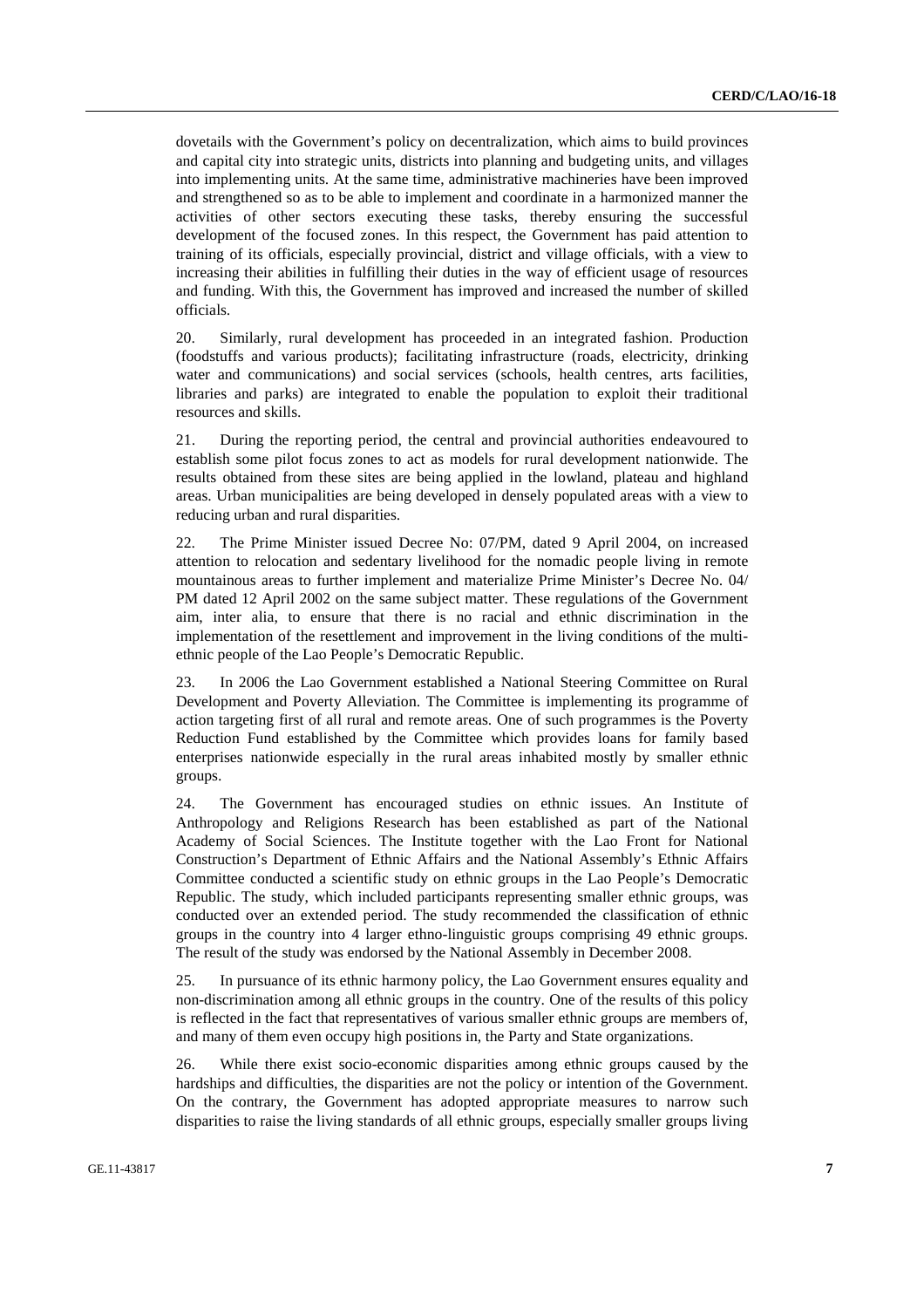in remote areas, by creating necessary conditions such as building ethnic boarding schools in many parts of the country. A pre-university school and a school for talented children are also examples of the policy to enable students from smaller ethnic groups and remote areas to have access to further education opportunities.

27. On the occasion of attending the 61st session of the Committee on the Elimination of Racial Discrimination, the Lao Delegation explained that during the struggle for national independence the Lao population was classified into three nationalities: Lao Lum, Lao Theung and Lao Sung, comprising 68 ethnic groups. This classification was not based on scientific research. The study referred to in paragraph 24 above was conducted based on scientific research including three main criteria such as dialect and traditions, domicile and consent of the ethnic groups themselves. The population of ethnic groups varies from one group to another but none of the ethnic groups wanted to be identified as minorities or majorities. In fact, villages in the Lao People's Democratic Republic are generally inhabited by members of different ethnic groups at the same time.

28. The Government has adopted specific measures to improve the living conditions of the multi-ethnic people of the Lao People's Democratic Republic. Conscious of the socioeconomic disparities among ethnic groups, the Government has paid special attention to smaller ethnic groups living in rural and remote areas. The specific measures to assist such ethnic groups include the policy on relocation to provide access for smaller ethnic groups to infrastructure such as basic health care, schools, roads, markets, employment; and the policy on land allocation to end slash and burn cultivation.

## **III. Article 3: Measures for prevention, prohibition and eradication of apartheid**

29. The Lao PDP is an indivisible State of all ethnic groups. The Constitution, laws and regulations of the country apply to all citizens without exception or discrimination. The Lao People's Democratic Republic is a State party to the International Convention on the Suppression and Punishment of the Crime of Apartheid and has strictly adhered to its provisions. The Government considers racial segregation and Apartheid unacceptable and inhumane acts contrary to its policies and laws.

## **IV. Article 4: Policy and laws against racial discrimination**

30. Paragraph V of Part II of the Political Report to the Eighth Congress of the LPR Party held in 2006 deals with the policy on enhancing coherent unity of the Lao people of all ethnic groups under the leadership of the Party to combat any attempt or incitement to undermine the unity and solidarity among the multi-ethnic people of the Lao People's Democratic Republic.

31. The Lao People's Democratic Republic has a general legal framework that prohibits and punishes racial or ethnic discrimination (see Part F. of the common core document). The constitutional and legal provisions guarantee that any act of violence and incitement to violence on the grounds of ethnicity are criminally punishable in the Lao People's Democratic Republic.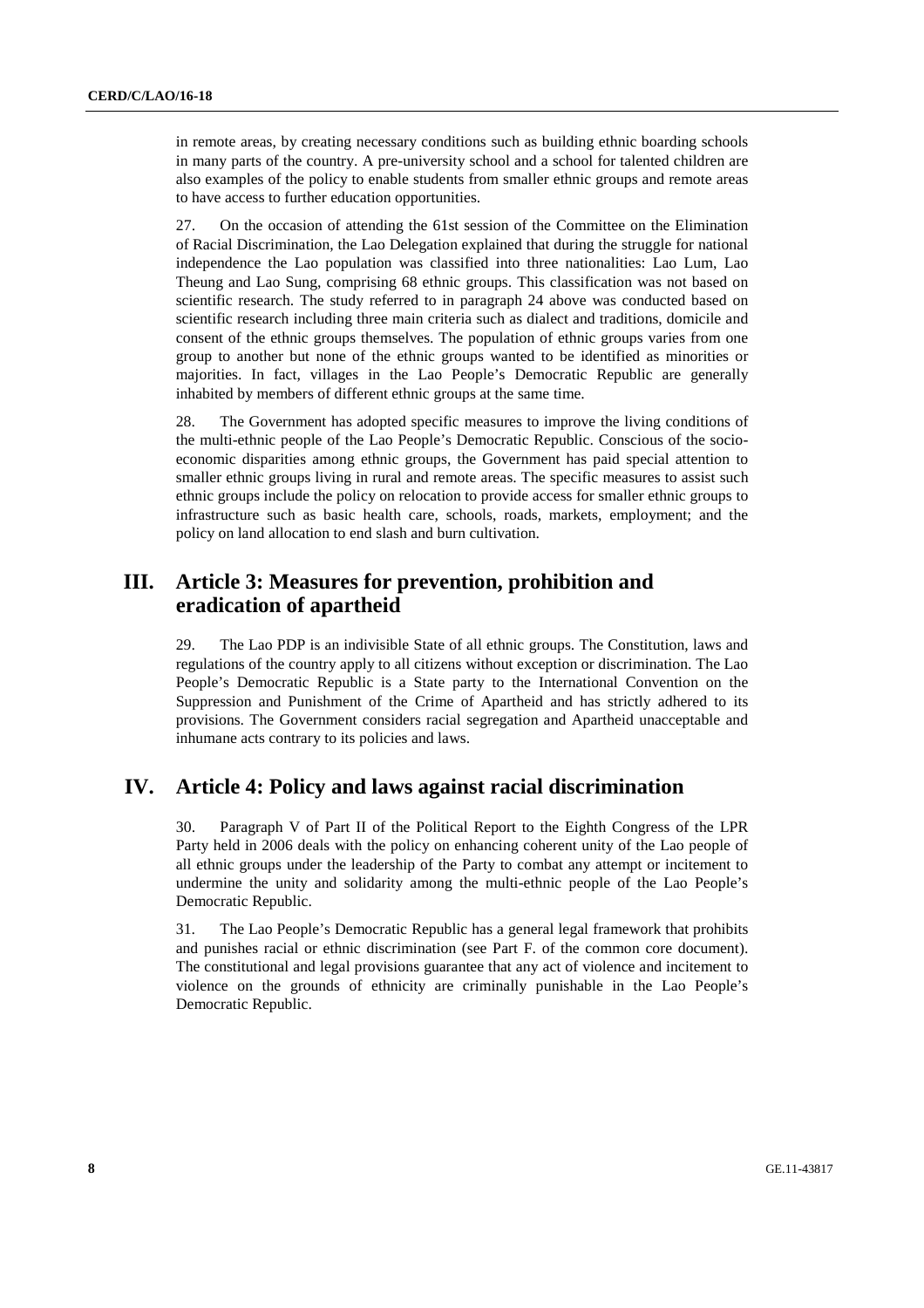## **V. Article 5: Measures guaranteeing equality**

32. By Constitution and laws, the Lao Government prohibits racial discrimination and guarantees the equality of all individuals before the law without distinction as to race or ethnicity (see Part F. of the common core document).

### **A. Article 5 (a) – Equal treatment before the courts and other organs administering justice**

33. All Lao citizens have the right to equal treatment before the courts and other organs administering justice. Article 41 of the Constitution states that "Lao citizens have the right to lodge complaints, petitions and manifest their opinions on collective rights and interests or their personal rights and interests. Citizens' complaints, petitions and opinions should be taken under consideration and solved as defined in laws". Article 4 (1) of the Law on People's Court provides that "all Lao citizens, irrespective of their sex, economic or social status, race, ethnicity, language, educational level, occupation, religion, domicile or other considerations, are equal before the law and the courts". The Civil Procedure Law (Article 3 (1)) provides that "individual, organisation or enterprise have the rights to bring a legal action, as defined in law, in order to protect their rights and interests that are violated or contended by others". The same Law stipulates in Article 5 (1) that "the courts alone are competent to hear and make judgements on cases strictly based on the law".

34. The Government pays attention to ensuring equality for individuals before the law and the courts to ensure fair trial and due process of law for all. The amended Law on Criminal Procedure provides under Article 6 that "criminal proceedings shall be conducted on the basis of citizens' equality before the law and the court without any distinction as to sex, race, ethnicity, social or economic status, language, educational level, occupation, religion or beliefs, domicile or other grounds. The people's courts shall create conditions for citizens, particularly the accused, defendants, and civil plaintiffs, to exercise their rights ensuring that the criminal proceedings are objectively conducted in due process". Article 7 of the same law states that "an accused person may defend his/her case at court by himself/herself with or without a legal assistant. The people's courts, public prosecutors, interrogators and investigators shall guarantee an accused person this right in order to protect his legitimate rights and interests. The claimant shall bring evidence to prove that the accused person or defendant committed the offence. Accused person, defendant is entitled to submit evidence in favour of his case, but shall not be forced to provide evidence to prove his innocence." Article 12 of the same law provides that "language used in court proceedings must be Lao language. Litigants who do not speak Lao language may, in such proceedings, use their mother tongues or other languages through translation facility".

35. In 2006 the National Assembly of the Lao People's Democratic Republic adopted the Law on Complaints, which provides for substantive procedural rules for individuals or organizations to lodge complaints before competent authorities. The Law protects both collective and individual rights and interests. The Law classifies complaints into three categories: complaints to the administrative bodies called "request", to the judiciary called "claim" and to the National Assembly called "petition for justice".

36. The Law has been well received by the public since the first days of its adoption. By virtue of this law, all individuals and organizations without discrimination as to race or ethnicity have a firm legal framework within which they can file any complaints, including complaints for violations of their rights and discrimination based on race or ethnicity.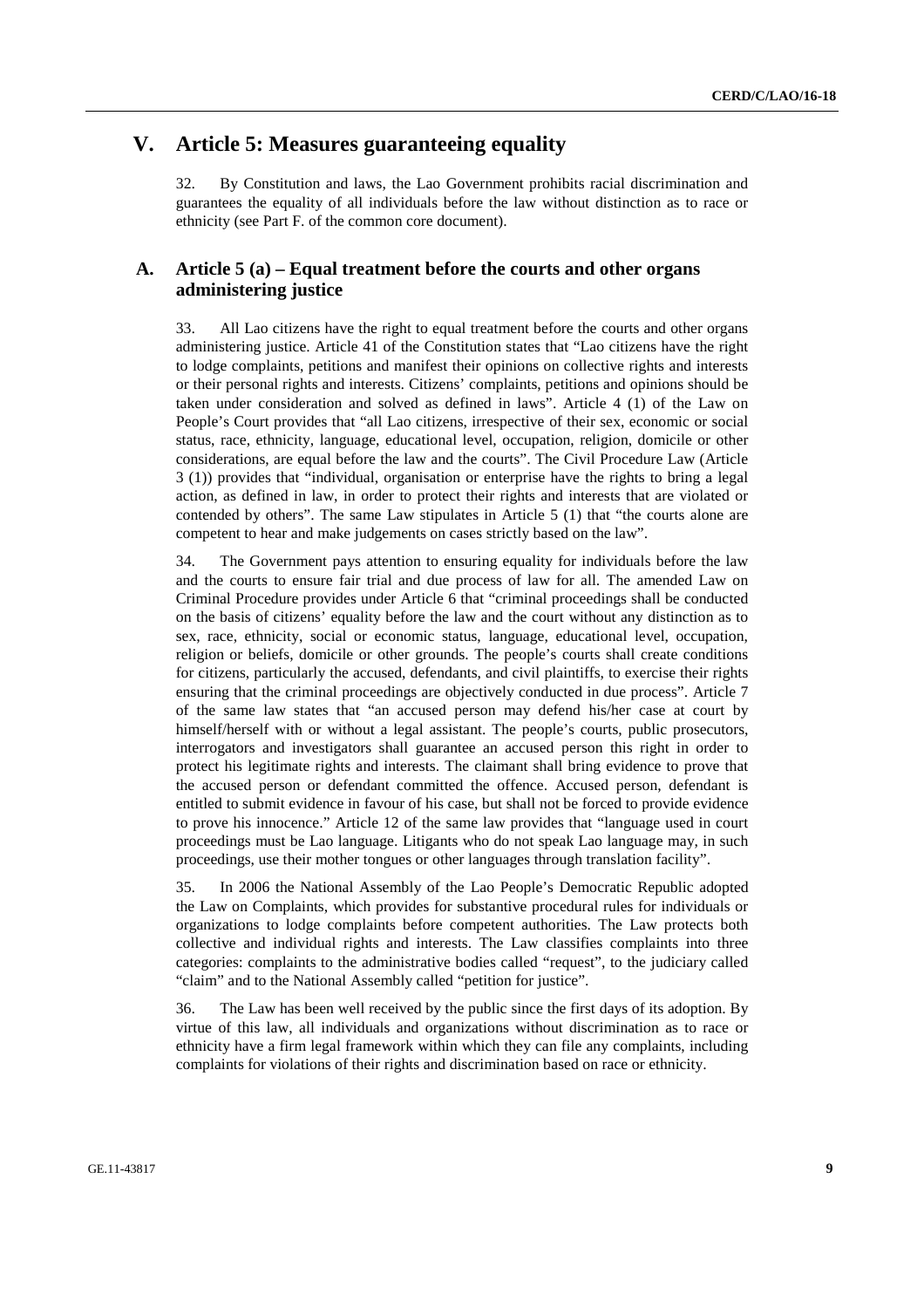## **B. Article 5 (b) – The right to physical inviolability**

37. Lao citizens are guaranteed the right to physical inviolability. This right is guaranteed by the Constitution and laws. Articles 6 and 42 of the Constitution and Article 5 of the Criminal Procedure Law provide this right for Lao citizens.<sup>1</sup> Cases of physical and other forms of abuse against people based on their ethnic origin are investigated and prosecuted in accordance with the law.

#### **1. Allegations of sexual and physical abuse against Hmong women**

38. With respect to the allegations of rape and physical abuse of Hmong women by members of the Lao People's Army (LPA) in Xaisomboune Special Zone on 19 May 2004, as has already been noted to the Committee on the Elimination of Racial Discrimination, upon receiving the complaints and information, the General Staff Department of the Ministry of National Defense, by its decision No. 352/KPT dated 30 September 2004, established an ad hoc investigation team, composed of three competent persons to initiate an investigation. The team met with local authorities and villagers in the area where the incident allegedly occurred. In its thorough investigation the team found no evidence which could support the claim. The absence of any evidence or information about the alleged incident led the investigation team to the conclusion that the alleged incident was groundless and appears to be merely a fabrication intended to harm the image of the Lao People's Army. Further details of the Lao Government's response to the incident is contained in the letter of the Lao Permanent Mission to the United Nations in New York, sent to the Committee in June 2006 or in document CERD/C/Lao/CO/15/Add.1.

39. Infringement upon the right of an individual regardless of his/her race or ethnicity to physical inviolability is a criminal act under the law of the Lao People's Democratic Republic. Article 90 of the Criminal Law states that: "any person who intentionally causes injury to others shall be deprived of liberty for a term of between three months and a year with a fine of between 100,000 and 500,000 kip. In the case of beating or committing offending acts resulting in serious injury, the term of imprisonment shall be between one and five years with a fine of between 500,000 and 1.5 million kip. In cases of disability or death, the term of imprisonment shall be between 5 and 10 years with a fine of between 700,000 and 3 million kip. Attempted commission of the same offence shall be punishable". Article 99 of the Criminal Law provides that: "any person who unlawfully arrests or detains another person shall be punished by imprisonment of six-month to twoyear term with a fine of 500,000 kip to 3,000,000 kip. Where such an offence causes health degradation to the arrested/detainee, the perpetrator shall be punished by imprisonment of two to five years with a fine of 700,000 kip to 5,000,000 kip. Where such an offence causes disabilities or death on the part of the arrested/detainee, the offender shall be punished by imprisonment of five to fifteen years a fine of 1,000,000 kip to 7,000,000 kip." Article 171 of the Criminal Law reads that "any person committing torture, applying measures or other acts inconsistent with the laws against the accused or prisoners upon arrest, during proceedings or punishment serving shall be punished by imprisonment of three months to three years or be re-corrected without deprivation of liberty with a fine from 300,000 to 2,000,000 kip". These legal provisions are applicable to all persons equally without any discrimination.

<sup>&</sup>lt;sup>1</sup> The relevant texts of the provisions of the legal instruments were given in the previous Lao People's Democratic Republic report (CERD/C/451/Add.1, para. 38).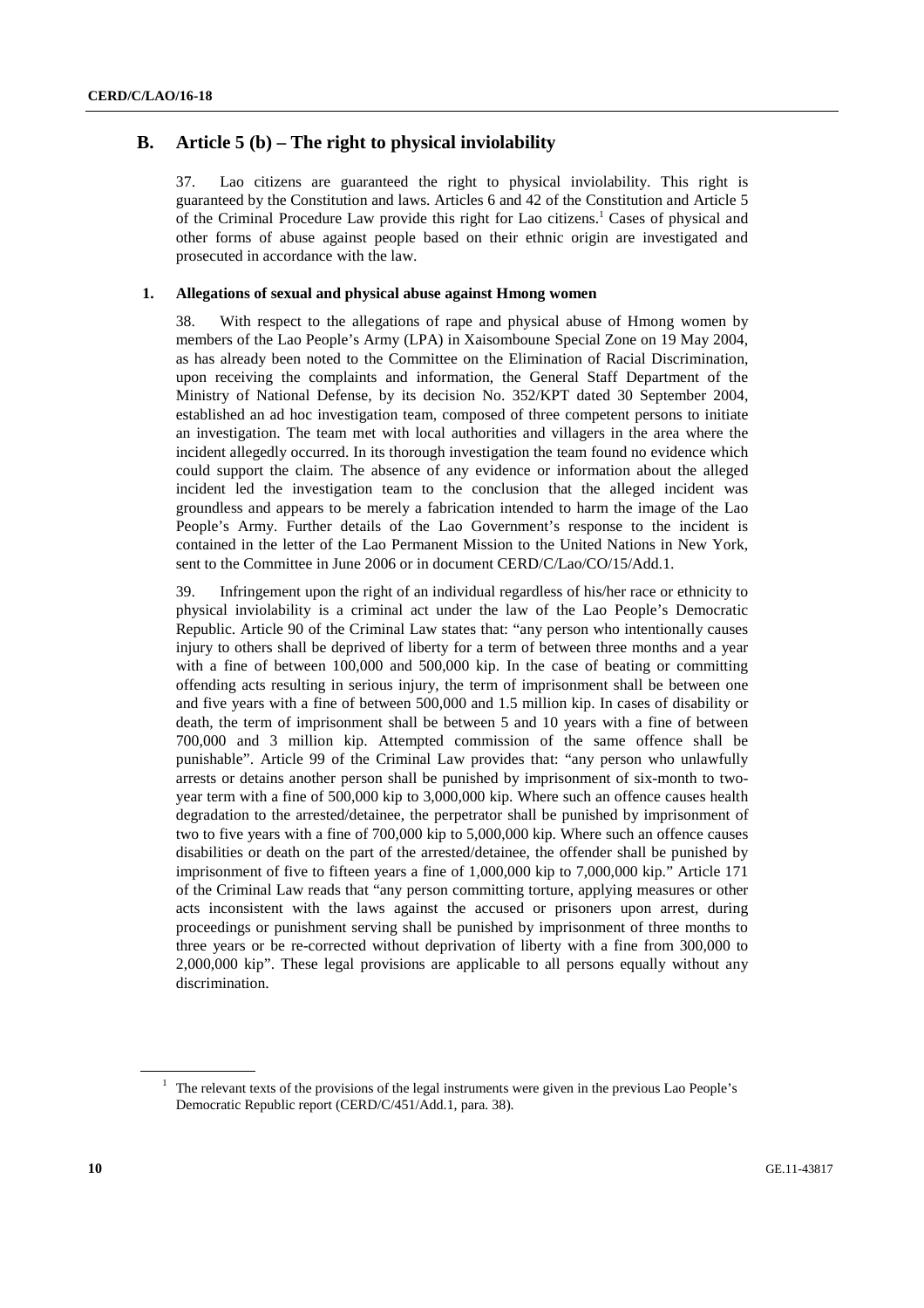### **C. Article 5 (c) – Political rights**

40. The political and civil rights of the Lao people are guaranteed under the Constitution and laws of the Lao People's Democratic Republic.<sup>2</sup> The exercise of civil and political rights is further ensured by criminalizing acts violating these rights. Article 105 of the Criminal Law states that "any person obstructing another person's right to vote or to stand for election to the National Assembly by means of threats, bribery or misleading shall be punished by imprisonment of three months to one year with a fine from 100,000 to 1,000,000 kip". Article 106 of the same Law states that "any person forging or destroying election documents, forging or destroying ballots or the results of an election to the National Assembly, shall be punished by one to two years of imprisonment and shall be fined from 200,000 to 2,000,000 kip".

41. The electoral quota for members of the National Assembly during the reporting period remains the same as given in the last report.<sup>3</sup> The election of the Sixth Legislature of the National Assembly took place on 30 April 2006. The Sixth Legislature of the National Assembly comprises 115 members of whom 29 are women; 92 (21 women) are from the Lao-Tai ethno-linguistic group; 17 (6 women) from the Mon Khmer ethno-linguistic group and 6 (2 women) from the Hmong-Iu Mien ethno-linguistic group. Members of the National Assembly from different ethnic groups hold high-ranking positions in the National Assembly. One of the Vice Presidents of the National Assembly is a Hmong (who in 2010 became the President of the National Assembly), while representatives of other ethnic groups hold the position of vice-chair of various Committees of the National Assembly. In the Lao People's Democratic Republic, the position of Vice Chair of the National Assembly Committee is equivalent to the position of Vice Minister in the Government.

42. In addition, various smaller ethnic groups are also represented in the organisations of the Party and Government. The Party Central Executive Committee consists of 55 members of whom many are smaller ethnic representatives, including 4 Hmong. The Party Politburo, the highest governing body of the Party consists of 11 members including one member from the Hmong ethnic group and one member from the Chino-Tibetan ethno-linguistic group.

43. Representatives of different ethnic groups hold leading positions in the Government including the posts of deputy prime minister, minister and vice-minister. The Deputy Prime Minister, who is also the Chairman of the Government Inspection Authority, is from the Chino-Tibetan ethno-linguistic group. Among other high-ranking officials in the Government, members of Hmong ethnic groups hold the posts of Minister of Justice, Minister to the Prime Minister's Office, Vice-Minister of Education, Vice-Minister of Labour and Social Welfare, Vientiane Capital City Mayor, Governor, Deputy Governors of provinces and districts. Members of smaller ethnic groups are directors-general and deputy directors-general of government departments in various ministries, diplomats, directors of academic institutions and hospitals, army and police officers up to the rank of colonel and general.

44. The Lao Front for National Construction, the political organisation that unites the solidarity of the Lao people of all ethnic groups has representatives of ethnic groups in its leading positions. The First Vice President of the Lao Front for National Construction (LFNC) is a Hmong who is also a member of the Party Central Executive Committee.

<sup>&</sup>lt;sup>2</sup> Please refer to paragraph 41 of the previous report (CERD/C/451/Add.1), p. 12.

<sup>&</sup>lt;sup>3</sup> Please refer to paragraph 42 of the previous report (CERD/C/451/Add.1), p. 13.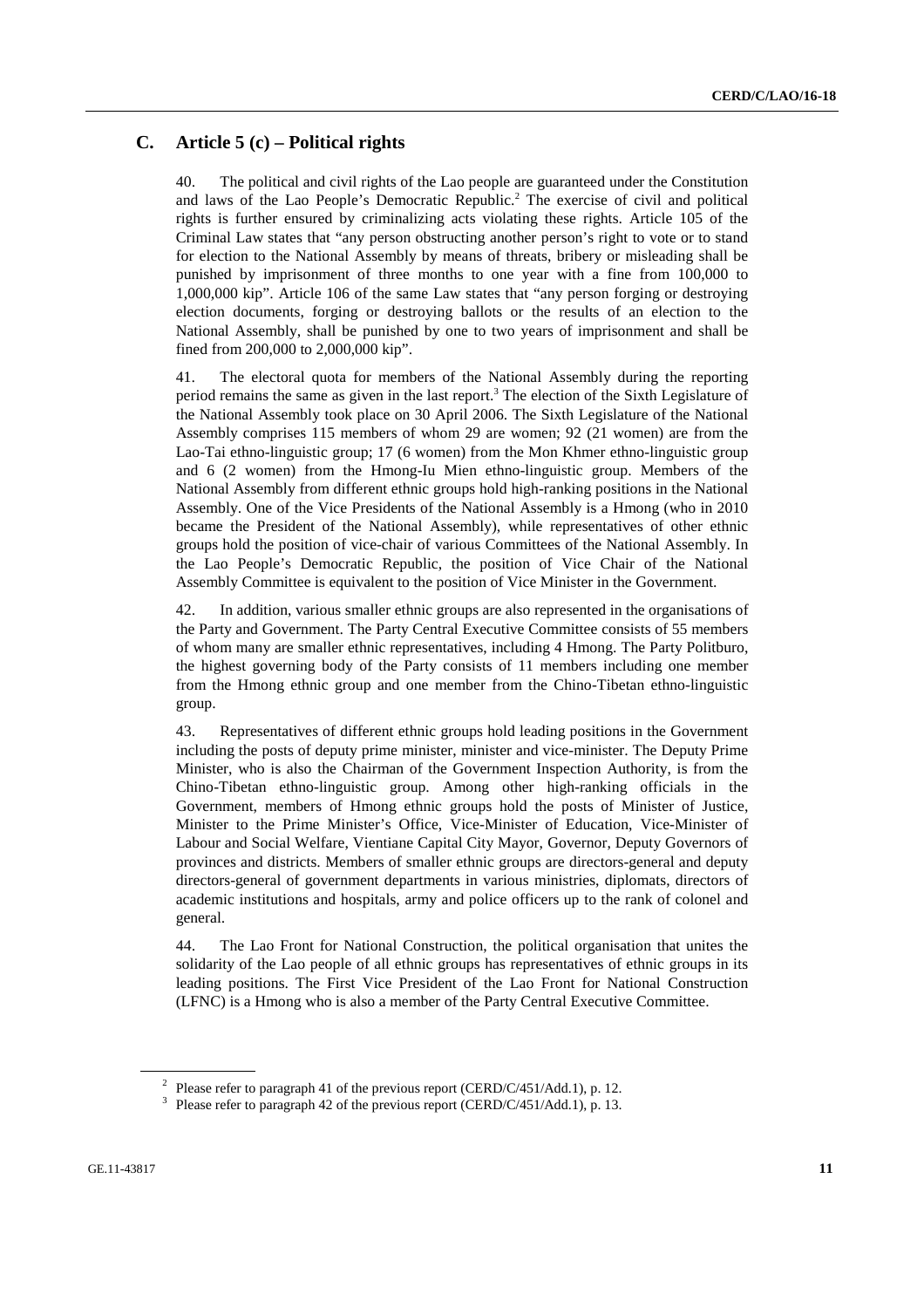## **D. Article 5 (d) – Other civil rights**

#### **1. Freedom of movement and residence within the borders of the State**

45. Lao people of all ethnic groups enjoy freedom of movement and residence within the Lao People's Democratic Republic. In the Constitution, Article 40 provides that "Lao citizens enjoy freedom of residence and movement in accordance with the law". In accordance with this provision, there is neither restriction nor barriers on the movement of people within the borders of the country. People are free to choose the place of residence suitable to their abilities and their personal circumstances.

46. The Government of the Lao People's Democratic Republic pursues a policy of establishing development villages and development cluster villages. For this purpose, the Government is implementing a relocation policy (Prime Minister's Decree No. 07/PM dated 9 April 2004) through moving people from remote, mountainous areas where they used to live in a nomadic manner to new villages with infrastructure such as schools, hospitals, land for cultivation, roads, electricity, clean water and market access. The relocation policy is aimed at creating favourable conditions for smaller ethnic groups to improve their livelihood in a sustainable manner. The establishment of development villages and development cluster villages is a crucial component in the poverty reduction programmes undertaken by the Government. This helps to advance the efforts to put an end to slash-and-burn cultivation in the mountainous areas that has an adverse impact on the environment.

47. The Government of the Lao People's Democratic Republic is aware that the establishment of development villages and cluster villages involves relocation, with significant implications for the families affected. The Government therefore pays great attention to the feeling of the affected ethnic groups, to ensure the solidarity and understanding among such groups.

48. The implementation of the relocation policy has proved progressively successful. 679 projects were executed with a budget of over US\$4 million. In the implementation of the National Growth and Poverty Eradication Strategy (NGPES), the Government is striving to provide assistance and development to remote and mountainous areas with a view to improving the living conditions of the smaller ethnic groups, including the Hmong. Efforts are being made in creating development cluster villages for instance, in Phaxay and Phou Kout districts and Xiengkhouang province, in order to facilitate the development efforts that provide benefits to smaller ethnic groups living in the remote and mountainous areas. Another example of the development model is provided in document CERD/C/LAO/CO/15/Add.1, p. 8, regarding Viengthong district, Bolikhamxay province, which is one of the poorest, remotest and most ethnically diverse districts in the country. The development cluster village of Sobe-nar and Koke-kharm in the district are mostly inhabited by members of the Hmong ethnic group who used to practice nomadic patterns of livelihood in the mountains. All ethnic groups in the villages of Viengthong enjoy freedom to practice their customs and traditions. They have food sufficiency, access to electricity, clean water and permanent employment.

49. Ethnic groups who are affected by large development projects receive appropriate assistance. In 2006, the Prime Minister issued Decree No. 192/PM of 07 July 2006 on Compensation and Resettlement of the People Affected by Development Projects. The Decree provides for the principles, regulations and measures for mitigating adverse social impact and compensation for the people affected by development projects. By way of example, the construction of the hydropower station NT 2 affected 1,240 households of different ethnic groups. The communities affected received due compensation in the form of cash payments, permanent housing and new livelihoods. 1,271 households in Nakai Plateau were relocated to new areas near the reservoir before it was filled. They were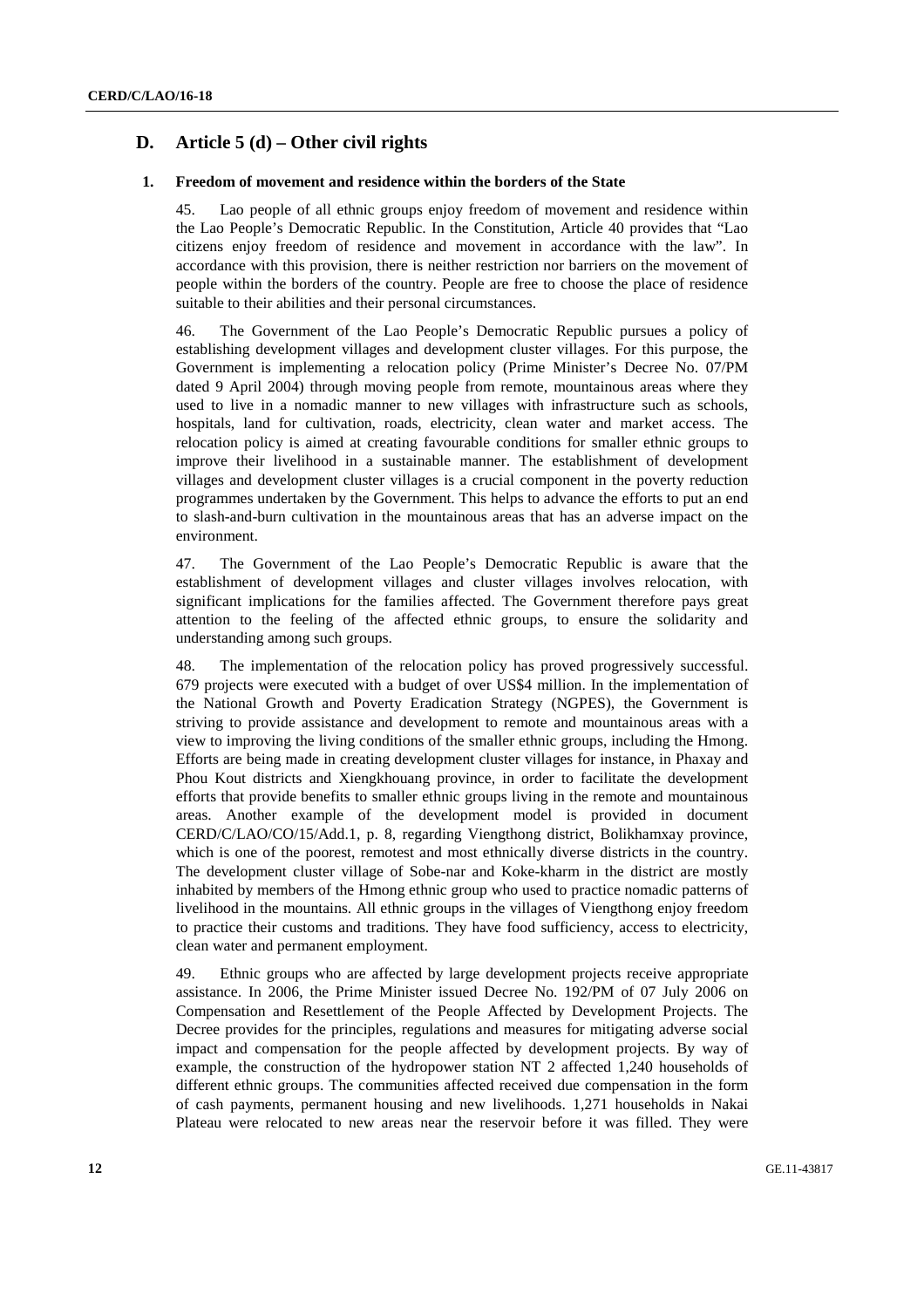provided with new houses, schools, community buildings, clean water systems and latrines for each household. The resettlement proceeded in parallel with the implementation of livelihood programme which included agriculture, cattle breeding, fishery and other undertakings that generate income. The Project allocated US\$16 million for the purpose of mitigating the impact of power generation and construction of channels to supply water for communities located below the power house. A health programme was also initiated, aimed at improving health-care services for local people as well as to solve health problems of community members that may emerge during the project construction and its operation. All these programmes are jointly implemented by the Lao Government and the Nam Theun 2 Power Company (NTPC) and will gradually be transferred to the Lao Government to secure sustainability. Similarly, Xepone Gold/Copper Mining Project contributes US\$500,000 per annum to the Community Development Fund while Phoubia Mining Project contributes US\$300,000 annually to a similar fund. The ethnic groups affected by these development activities received permanent housing specifically built as part of the assistance and compensation. They have also been provided with land for cultivation and training on income generation. In addition, both projects reserve employment opportunities for local ethnic people living in the areas of the projects, thus enabling them to have permanent income, improving living conditions, contributing to poverty reduction in the localities near the projects sites and in the country as a whole. Both Xepone and Phoubia mining projects apply international standards to protect the environment.

#### **2. Freedom to leave and to return to one's country**

50. Under article 40 of the Constitution, "Lao citizens have the right to leave the country and return to it legally". Laws and regulations of the Lao People's Democratic Republic set forth favourable conditions for the Lao citizens to exit the country without hindrance. Since early 2007, Lao citizens holding ordinary passports do not have to obtain an exit visa from the authorities concerned (before, it was necessary to obtain such a visa). Moreover, to facilitate cross-border movement of Lao citizens, international border-checkpoints, local checkpoints and traditional checkpoints have been increased in numbers. At the present time, the Lao People's Democratic Republic has opened 54 checkpoints including 19 international checkpoints with the neighbouring countries. In addition, the Government has concluded agreements on visa exemption with a number of foreign countries, including all ASEAN members. Lao citizens have the freedom to return to their home country. The Government places no restrictions on such return. In fact a great number of people from smaller ethnic groups who are still Lao citizens or hold foreign citizenships visit their homeland every year and especially during the time of festivities celebrated by smaller ethnic groups such as the Hmong and other ethnic groups. There were cases involving third elements having deceived and lured members of ethnic groups, in particular the Hmong, to leave the country. Ensuring the right to return to their home country, the Governments of the Lao People's Democratic Republic and the neighbouring country concerned reached an agreement on their repatriation to the Lao People's Democratic Republic, which was implemented by the end of 2009. The Lao Government has provided due assistance to reintegrate them into society by providing them with basic needs including housing, land for cultivation in the specifically built new developments and money and rice. For those who wished to return to their original villages they were allowed to do so. The returnees enjoy all the rights and freedoms under the Constitution and Laws in accordance with the human rights obligations of the Lao People's Democratic Republic under international law like other citizens of the country. They in particular enjoy the right to freedom of movement and travel within the country as well as the right to leave the country and return to it in accordance with the laws and regulations of the Lao People's Democratic Republic.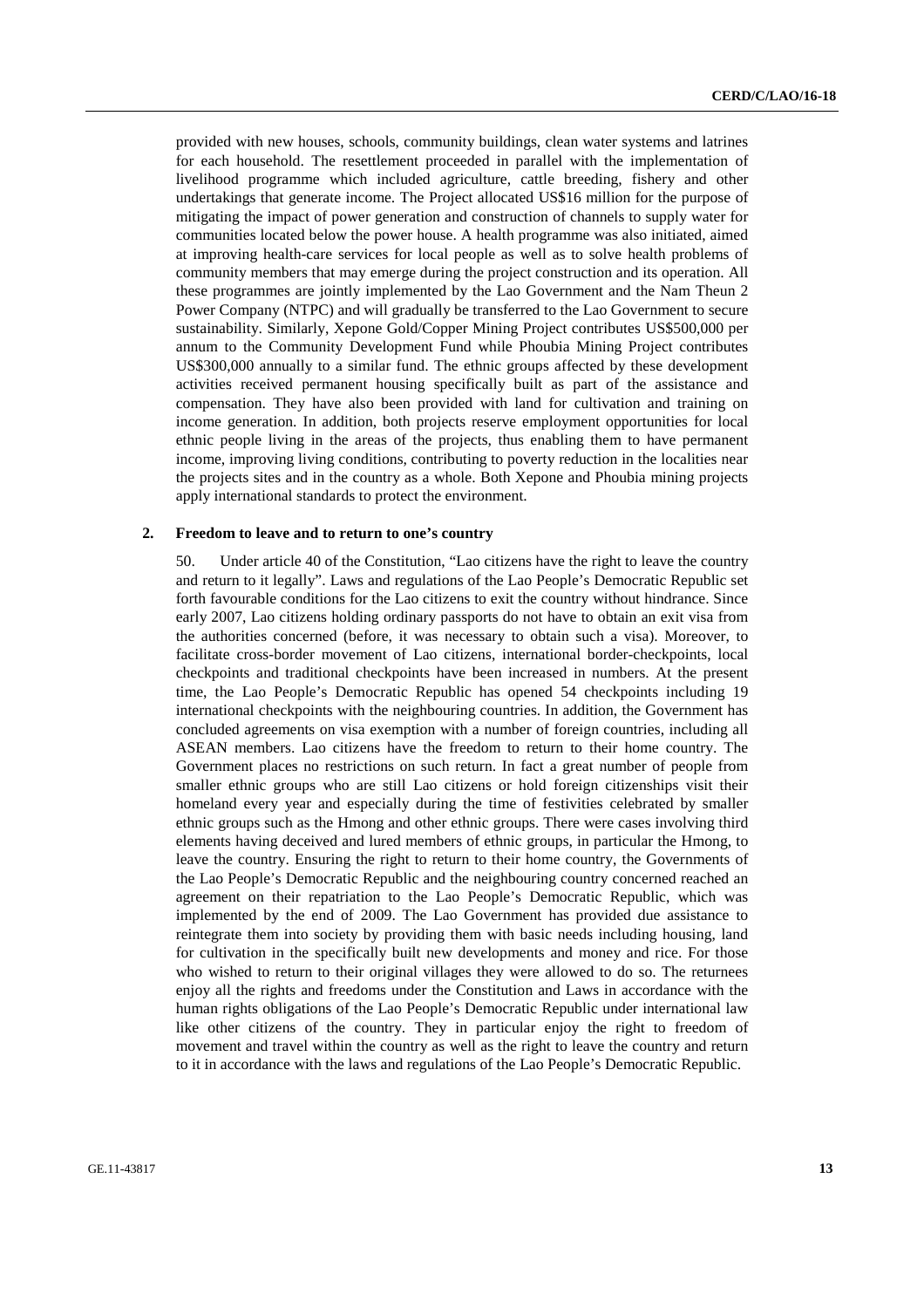#### **3. Right to nationality**

51. The right to nationality is provided in the Constitution as given in the previous report. The Law on Lao Nationality stipulates that "Lao nationality is a legal and political bond between a person and the Lao People's Democratic Republic which reflects the rights and obligations of Lao citizens before the State of the Lao People's Democratic Republic and the rights and responsibilities of the State of the Lao People's Democratic Republic for Lao citizens. An individual holding Lao nationality is a Lao citizen" (Article 2). In the Lao People's Democratic Republic all Lao people regardless of their ethnicity hold Lao citizenship. The Law also provides for the reduction of statelessness by improving the procedures for acquiring Lao nationality. The law defines equal rights between mother and father in acquiring nationality for their children irrespective of the basis of acquisition of Lao nationality by either parent: by birth or through legal procedure. Under Article 9 of the Law on Lao Nationality, Lao nationality is acquired by birth, grant, re-acquisition, or other basis as provided in Articles 11 to 14 of the Law. Under Article 10, children born to parents both holding Lao citizenship will be considered as Lao citizens without taking into consideration their place of birth. If one of the parents is a Lao citizen, their children will be considered as Lao citizens by birth if (1) they are born within the territory of the Lao People's Democratic Republic; (2) they are born outside the territory of the Lao People's Democratic Republic, but one of parents has at that time a permanent residence in the Lao People's Democratic Republic. In the event that one of the parents is a Lao citizen and the other is a stateless person, the children will be considered as Lao citizens by birth without taking into consideration the place of their birth. Children born in the Lao People's Democratic Republic to stateless parents permanently residing in the Lao People's Democratic Republic and integrated into the Lao society and culture will acquire Lao citizenship if requested by their parents. Children found in the Lao People's Democratic Republic and whose parents' identity is unknown will be considered as Lao citizens. By the Law on Lao Nationality any member of any ethnic group acquires Lao nationality without any discrimination.

### **4. Right to marriage**

52. The right to marriage of Lao citizens is defined in the Law on Family. Article 3 provides that "Men and women who have attained the age of marriage have the right to marry on the basis of mutual consent, freedom and love. It is forbidden to force or hinder other individual's marriage." There is no legal prohibition against mixed ethnic marriages. Lao People's Democratic Republic citizens can freely choose their spouses and in fact there have been many cases of members of one ethnic group marrying members of other ethnic groups. In such mixed ethnic families, children may identify themselves as members of the mothers' or the fathers' ethnic groups.

53. Marriage customs in the Lao People's Democratic Republic vary according to ethnicity. In the Lao ethnic group, traditionally men head the family. After marriage the bride moves to live with her husband. However, a new couple may also choose to live with the bride's parents. The practice whereby brides follow their husbands explains why the groom pays dowry to the bride's parents. The payment of dowry is generally practiced amongst all ethnic groups. According to the survey conducted by the Lao Women's Union in 1999, the statistics of grooms who paid dowries to brides' parents is as follows: 87 per cent for Lao-Tai, 77 per cent for Mon-Khmer and 67 per cent for Hmong-Iu Mien. The traditional patriarchal culture applies in different degrees to all ethnic groups in the Lao People's Democratic Republic. The Lao-Tai ethno-linguistic group applies it not very strictly while the Hmong-Iu Mien ethno-linguistic group applies it more strictly than Mon-Khmer ethno-linguistic group. Generally, the youngest child looks after parents when they are getting old.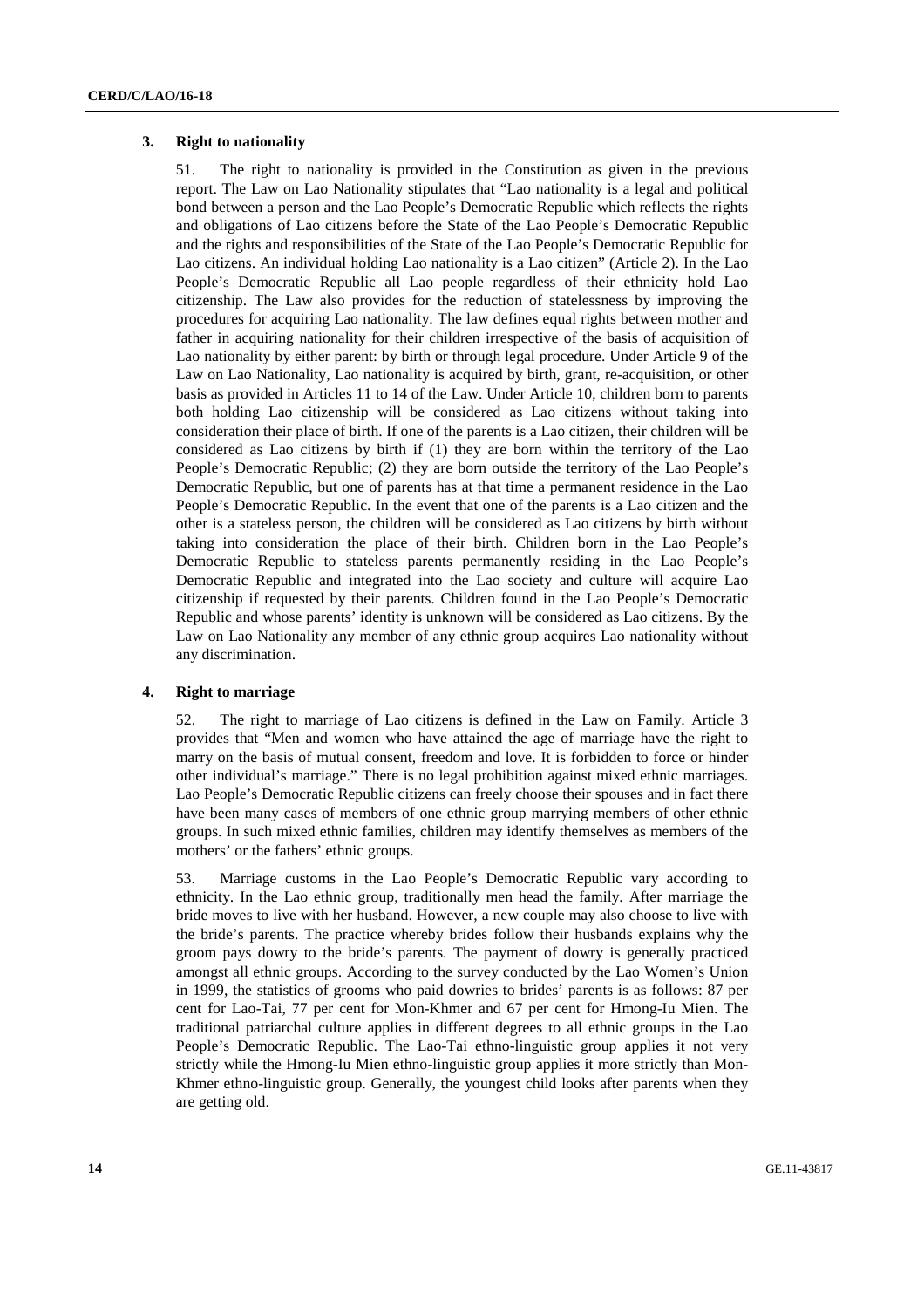54. For Hmong-Iu Mien ethno-linguistic group, sons inherit the land while daughters stay with their husbands and depend on them. According to a family survey conducted in 2005, men in Lao People's Democratic Republic marry later than women. Among the various ethnic groups, the Hmong tend to marry at a younger age than other ethnic groups. The practice of early marriage is mostly found in rural areas.

#### **5. Right to own property individually as well as in association with others**

55. The information under this section remains the same as provided in the previous report regarding the constitutional and legislative measures of the Lao People's Democratic Republic with respect to property ownership. In specific terms, the Lao People's Democratic Republic relating to land ownership has constitutional guarantees for the protection of private property.4

56. In terms of land ownership, the previous report provided information on the legal framework in respect of land rights.<sup>5</sup> The information is currently applicable and relevant. The legal provisions in the Lao People's Democratic Republic make no reference to ethnic groups. The laws relating to the right to own property individually as well as in association with others are applicable equally to all ethnic groups or any groups of persons in the Lao People's Democratic Republic.

57. The Government attaches importance to the land title process. The Land Titling Project implemented by the National Land Administration has produced tangible results ensuring that all Lao people have the right to own land. There is no discrimination based on race or ethnicity in the official certification of land ownership. A person of any ethnicity can own land which is certified in the land-title document.

#### **6. Right to inherit**

58. The right to inherit is guaranteed by the Law on Inheritance<sup>6</sup> in the Lao People's Democratic Republic. In the Lao People's Democratic Republic, inheritance traditions vary from one ethnic group to another. Generally speaking, among the Lao-Tai ethno-linguistic group, children receive a share of their parents' inheritance while the youngest child inherits the parents' share of property if he has looked after the parents.<sup>7</sup> In the Hmong-Iu Mien ethno-linguistic group, sons inherit parents' lands while daughters generally move to live in their husbands' homes. This group adheres more to patrilineal system of inheritance than the Lao-Tai and Mon-Khmer ethno-linguistic groups.

59. The Lao People's Democratic Republic notes that there is an imbalance in property ownership and inheritance rights that favour men in such ethnic groups. However, in accordance with international obligations the State respects the cultural values and traditions of each ethnic group and allows their continuation until such a time when the ethnic groups themselves have developed to the extent that they can adjust their cultural practices to be in line with the Government's policy promoting gender equality. This will happen through education, awareness raising and implementation of poverty alleviation programmes.

<sup>&</sup>lt;sup>4</sup> See previous report (CERD/C/451/Add.1) at para. 48. 5

Ibid., para. 49.

<sup>6</sup> Ibid., para. 50.

 $<sup>7</sup>$  In principle the child who looks after the parents until their death inherits their share of property.</sup>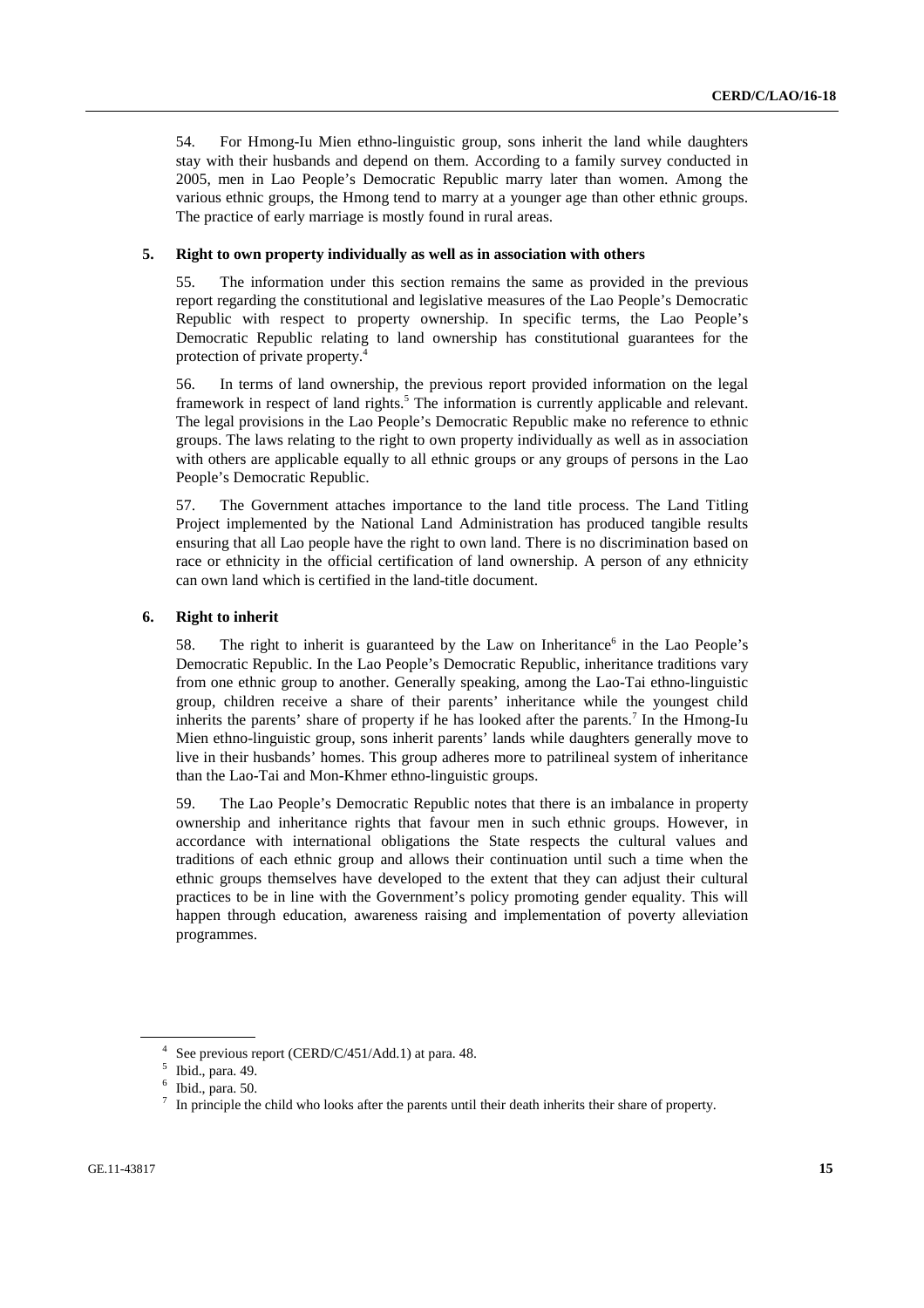#### **7. Freedom of thought, conscience and religion; (viii) Freedom of opinion and expression; (ix) Freedom of peaceful assembly and association**

60. Lao people of all ethnic groups enjoy freedoms of thought, conscience and religion which are guaranteed by the Constitution and laws of the Lao People's Democratic Republic.<sup>8</sup> Article 9 of the Constitution states that "The State respects and protects all lawful activities of Buddhists and of followers of other religions, mobilises and encourages the Buddhist monks, novices and priests of other faiths to participate in those activities which are beneficial to the country and its people. All acts of fomenting division among religions and among the people are prohibited". Article 30 stipulates that "Lao citizens have the right and freedom to believe or not to believe in religions". Article 3 of Prime Minister's Decree No. 92/PM on Management and Protection of Religious Activities in the Lao People's Democratic Republic states also that "The State respects and protects lawful activities of different religions and their clerics in the Lao People's Democratic Republic". Most Lao people are Buddhists. There are however followers of other religions in the country also (see paragraph 8 of the common core document).

61. Under Article 23, paragraphs 3 and 4, of the Constitution, "The State attends to improving and expanding mass media activities for the purpose of national protection and development. All cultural and mass media activities which are detrimental to national interests or the fine traditional culture and dignity of Lao people are prohibited." The National Assembly adopted the Law on Mass Media which has become the basis of expanded opportunities for Lao people of all ethnic groups to equally enjoy the right to information and freedom of expression. So far there are 86 newspapers, magazines and newsletters compared to 13 in 1993. 10 are privately owned magazines. The number of daily newspapers has increased from 2 to 10. Four dailies are in foreign languages. In addition, these daily newspapers have improved their contents in both quality and quantity. They contain more columns and pages with a variety of contents that include popular services such as notices, commercial and business advertisements and other forms of services. There were 37 radio stations, 3 of which are in Vientiane Capital City during the reporting period. The rest are in the provinces. Radio broadcast services cover 80% of the country. There are 32 television stations countrywide of which 2 are privately owned. There are 27 local stations. Television covers 60% of the country. In addition, people in the countryside can install satellite dishes to receive improved signals from both domestic and foreign television stations. Moreover, in major urban centres, people have access to cable TV, which increases the quality and quantity of information received. The media has not only changed the quality of content but also the technology of delivery of information to the Lao society as more and more people particularly in urban areas gradually adopt digital systems to replace the analogue ones. The Internet is also another new information technology which is being widely and rapidly expanded in the country, enhancing access by people to information.

62. Freedom of opinion and expression as well as freedom of assembly and association, is guaranteed by the Constitution<sup>9</sup> to all Lao people irrespective of their ethnicity. Any acts violating these freedoms are criminally punishable. The amended Criminal Law has provisions on this subject matter.<sup>10</sup> The National Assembly also adopted the Law on Trade

<sup>8</sup> Ibid., para. 51.

<sup>&</sup>lt;sup>9</sup> "Lao citizens have the right and freedom of speech, press and assembly; and have the right to set up associations and to stage demonstrations which are not contrary to the laws" (Constitution, Art. 44). 10 "Any person breaching another person's individual freedom to engage in lawful speech, writing,

gathering, meetings and other [freedoms] shall be punished by three months to one year of imprisonment or by re-education without deprivation of liberty and shall be fined from 100,000 kip to 300,000 kip" (Criminal Law, Art. 102).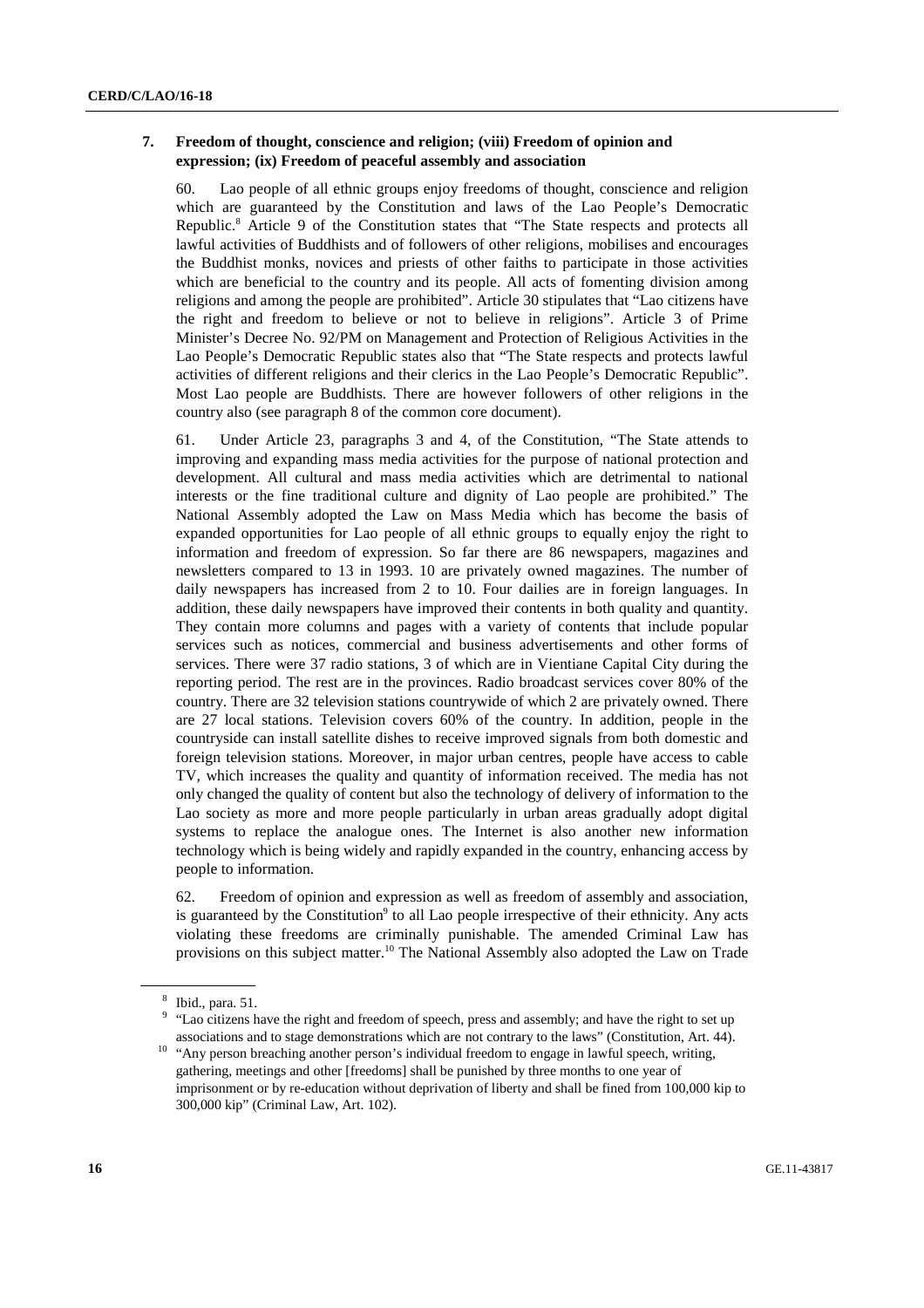Unions to regulate the formation and operations of trade unions. As reported in the common core document, the Government adopted a Decree on Associations which sets out substantive and procedural regulations for the formation and operations of existing as well as future associations.

### **E. Article 5 (e) – Economic, social and cultural rights**

### **1. The right to work, to free choice of employment, to just and favourable conditions of work, to protection against unemployment, to equal pay for equal work, to just and favourable remuneration**

63. These rights are guaranteed in the Constitution and laws of the Lao People's Democratic Republic. The constitutional and legal provisions mentioned in the previous report are still current.<sup>11</sup> In addition to the information provided in the previous report, it should be emphasized that in 2006, the Lao People's Democratic Republic National Assembly adopted the amended Labour Law. Article 3 provides that "Work must be conducted under an employment contract between the employee and the employer; Work shall ensure that the employer and employees receive mutual benefit, without discrimination as to race, nationality, gender, age, religion, beliefs, and socio-economic status; Employers must use labour in accordance with the abilities of employees; Employers must ensure safe labour conditions, payment of salary or fair compensation and implement social security for employees; Employers must use Lao workers[;] if it is necessary to use foreign workers, approval from the labour administration authority must be obtained; Employers must acknowledge and facilitate employees to participate as members of lawful mass organisations, and other social organisations within its labour unit; Employees that wish to go abroad shall receive training in the necessary general knowledge and obtain permission from the labour administration authority; Employees shall observe rules of work and strictly comply with labour regulations; Labour disputes between employees and employer shall ensure fairness in accordance with the employment contract, laws and regulations; It is prohibited to use the labour by any form of force; The use of labour shall simultaneously build and develop labour skills; Building and development of labour skills shall be consistent with the socio-economic plan and the demands of the labour market." The Lao Government has always paid particular attention to the creation of employment opportunities for the multi-ethnic peoples of Laos to improve their living conditions. Employment in production units in the public or private sectors ensures equal opportunities for people of all ethnic backgrounds without discrimination.

64. In most major development and investment projects, particularly in the provinces, people from smaller ethnic groups were given the priority in employment. Thus for example, the Xepone Mining Project employs 91% of Lao nationals of whom 60 % are from the immediate vicinities of the project. The Phoubia Mining Project pursues a similar policy providing employment for the local ethnic people.

#### **2. Right to form and join trade unions**

65. The Constitution provides for freedom to form associations (Article 44). Together with the constitutional provision, the Labour Law, the Law on Trade Unions and Prime Minister's Decree No. 98/PM of 14 December 1995 constitute a legal basis for all Lao people to form and join trade unions irrespective of their ethnicity. At the time of writing this report, there are 105,541 trade unions members throughout the country of which 36,315 are women, representing people from all ethnic groups in the Lao People's Democratic

<sup>11</sup> CERD/C/451/Add.1, paras. 52–54.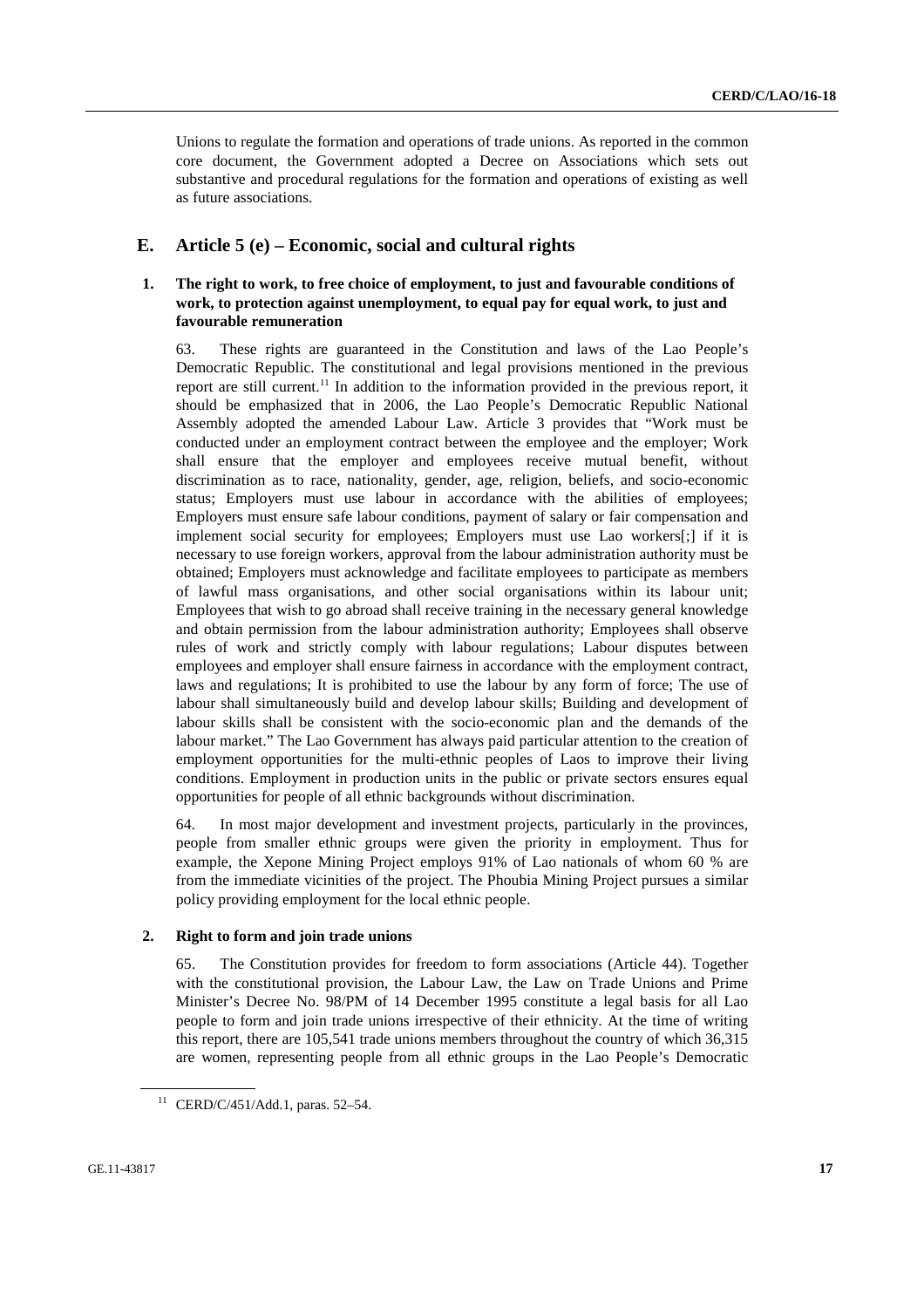Republic. The chairman of the Lao Federation of Trade Unions was from the Hmong ethnic group.

#### **3. Right to housing**

66. The provisions of the Constitution and Prime Minister's Decree No. 194/PM of 12 November 1994 as detailed in the previous report are still applicable in the Lao People's Democratic Republic. In implementing this policy, the Government has provided housing and land for civil servants within the constraints of the State budget. Moreover, in the national socio-economic development plans, and particularly in the rural development programmes, government policy is designed to eliminate poverty for the multi-ethnic people, narrow the gap between urban and rural areas, distribute income to the disadvantaged and improve the quality of life of the multi-ethnic people. While there are current constraints on housing, it is anticipated that once national economic conditions have been improved, the problem of housing can be resolved gradually. In the Lao People's Democratic Republic there are no homeless persons in the cities or elsewhere in the country. With its relatively small population, housing is not yet a major problem in the Lao People's Democratic Republic. As mentioned earlier, in the implementation of relocation programmes, establishing development villages and cluster development villages, people affected receive permanent houses and other assistance from the relevant projects regardless of their ethnicity.

#### **4. Right to public health, medical care, social security and social services**

67. The Constitution, the Law on Hygiene, Disease Prevention and Health Promotion and Prime Minister's Decree No. 207/PM of 23 December 1999, as provided in the previous report, are still relevant and applicable at the present time. Article 3 of the Law on Hygiene, Disease Prevention and Health Promotion (2001) states that "All citizens, regardless of ethnic origin, gender, age, or socio-economic status, have the right of access to health services, and have the obligation to care for personal, family, social and national health, and to contribute to hygiene, disease prevention and health promotion". Article 22 of the Law on the Development and Protection of Women also states that "It is prohibited for individuals or organisations to force a pregnant woman to deliver [her] baby in the forest, or a remote place; it is prohibited to hurt women and children because of superstitious beliefs or other reasons". While the average maternal mortality rate has reduced (see the common core document) the rate is nonetheless still high and is currently being addressed through the various strategies and action plans adopted by the Government. It should be noted that the maternal mortality rate considerably varies between urban and rural areas with 170 and 580 per 100,000 for urban and rural areas respectively. The main cause of this is that in rural areas women give birth at home without the help of medical personnel. This also results in a higher infant mortality rate.

68. In the Lao People's Democratic Republic, almost 90% of women in the rural areas give birth at home while only 25 per cent of women in the urban areas do so. Although the rates of home births are generally high in the highland, midland and lowland areas, the highest rate, 87 per cent, is found in the highland areas.

69. Private health networks have existed in the Lao People's Democratic Republic since 2001. There are 254 clinics throughout the country, of which 108 are located in Capital Vientiane. These private clinics play important roles in providing various health-care services. Since 2001 5,226 medical kits have been established for villages in 72 poor remote districts. Over the past years, people have received increasingly quality health treatment. For example, the mortality rate of women in 2005 reduced to 405 per 100,000 newborn babies. The mortality rate of infants under 1 year (IMR) decreased to 70 per 1,000 infants. The mortality rate of children under five (CMR) reduced from 171 to 98 per 1,000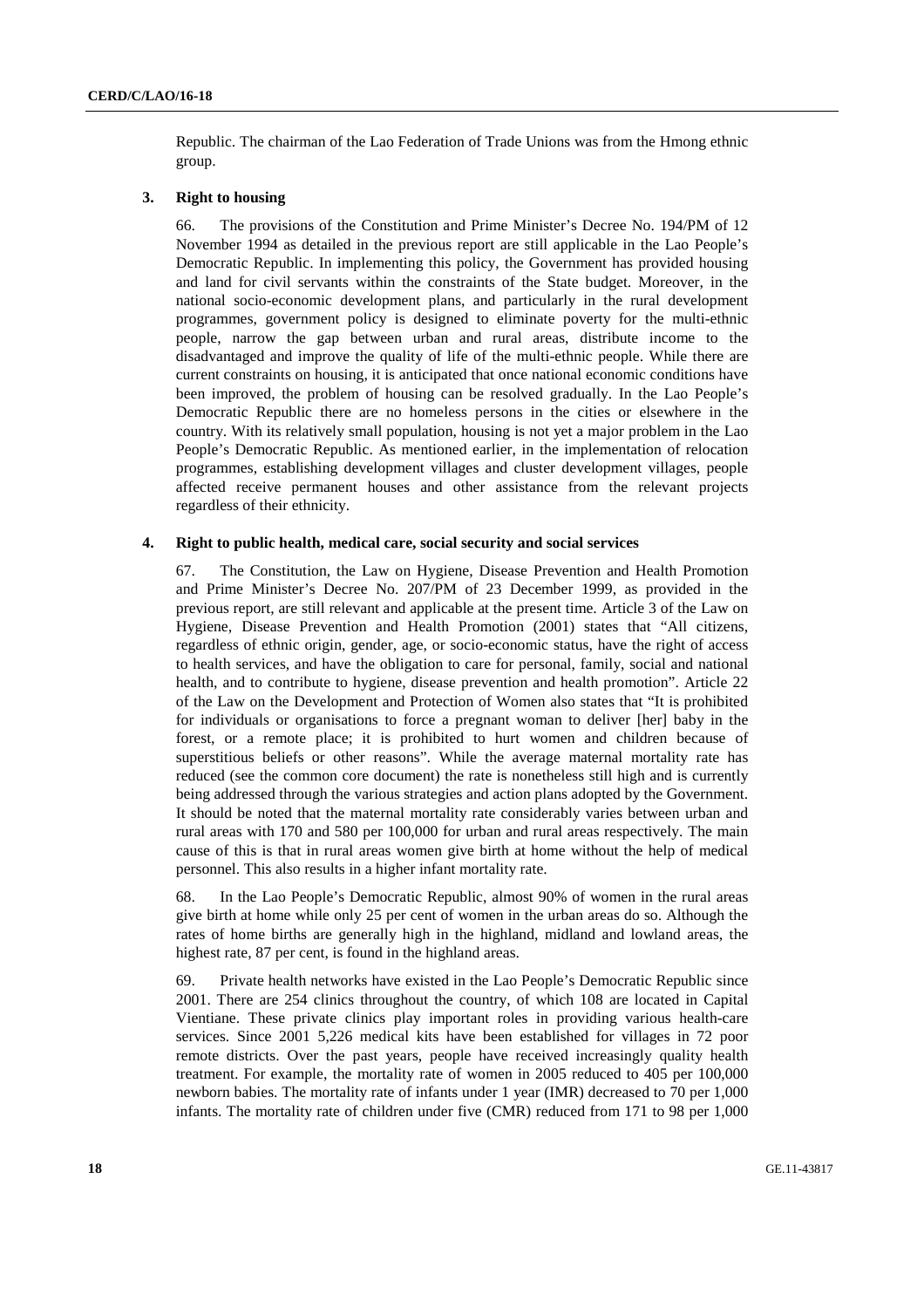children. The results of these achievements are due to the fact that children under 5 years old generally received vaccination. The domestic production of medicines has met 48% of the demand, and medical kits have been distributed to 95% of villages throughout the country. The reproductive rate reduced to 4.5 (2005) compared to 6.7 (1993). According to the information from the Ministry of Public Health, more than 60% of children under 5 have received vaccination. Almost the whole Lao population receives services from the national vaccination project.

70. The anti-dengue fever project covers 72% of the population and the number of people who use treated mosquito nets has increased. However, the numbers of IMR and CRM are still high in remote rural areas where access to health-care services is still limited. Access to health-care services remains a challenge, particularly in the rural areas. As mentioned earlier, the health indicator in the Lao People's Democratic Republic is the lowest in the region. Maternal and infant mortality rates are high. The causes range from the lack of health-care centres and healthcare staff in the rural areas to poor infrastructure. In general, most ethnic people in the rural areas rely on their belief in spirits and animism, their traditional practices and environment for their health care. Such practices and beliefs continue among ethnic groups and influence their perceptions and attitudes about health, welfare and diseases. The beliefs and practices vary according to different ethnic groups. Factors that influence people's understanding about health also include age, levels of education, gender and the levels of socio-economic, cultural development of their communities.

71. People from the Mon-Khmer ethno-linguistic group generally rely on animal sacrifice and related rituals as the first option for dealing with health issues and curing diseases and illnesses. This is in part because of the lack of access to health-care services and entrenched traditional beliefs. The long distances from villages to hospitals are also a major obstacle to the Mon-Khmer's choice of seeking treatment in hospital, especially for poor families.

72. Among the Hmong-Iu Mien, traditional medicines provide the first option in dealing with health issues, since the elderly (mostly women) are experienced in treatment with traditional medicines. In the rural areas, the poor quality of public health services affects people's health-care efforts. Since many medical personnel do not speak the ethnic dialects, language is another hurdle against access to health-care services, although some provincial authorities have made efforts to solve the problems by making use of village medical volunteers.

73. At present, there is a limited number of ethnic medical personnel. This has negative impacts on future health-care services for smaller ethnic groups. Furthermore, the willingness to adopt medical therapy depends on the level of community education, particularly in the rural areas. The Strategic Plan in Public Health Sector by 2020 contains four fundamental tasks: first, to develop adequate public health service networks and to ensure equal access to health-care service for all; second, to develop a comprehensive public health service system; third, to provide basic public health services; and, finally, to promote self-reliance in public health.

74. The National Growth and Poverty Eradication Strategy has a focus on the alleviation of poverty in the 47 poorest districts, prioritizing the work of public health, which includes the expansion of public health service networks in rural areas. The strategy also aims to improve and upgrade the capacity of medical personnel from the basic nursing level to the postgraduate degree level, with emphasis on the inclusion of more medical personnel from smaller ethnic groups in training programmes. This will ensure an increased number of medical personnel from smaller ethnic groups and encourage more medical volunteers in remote areas.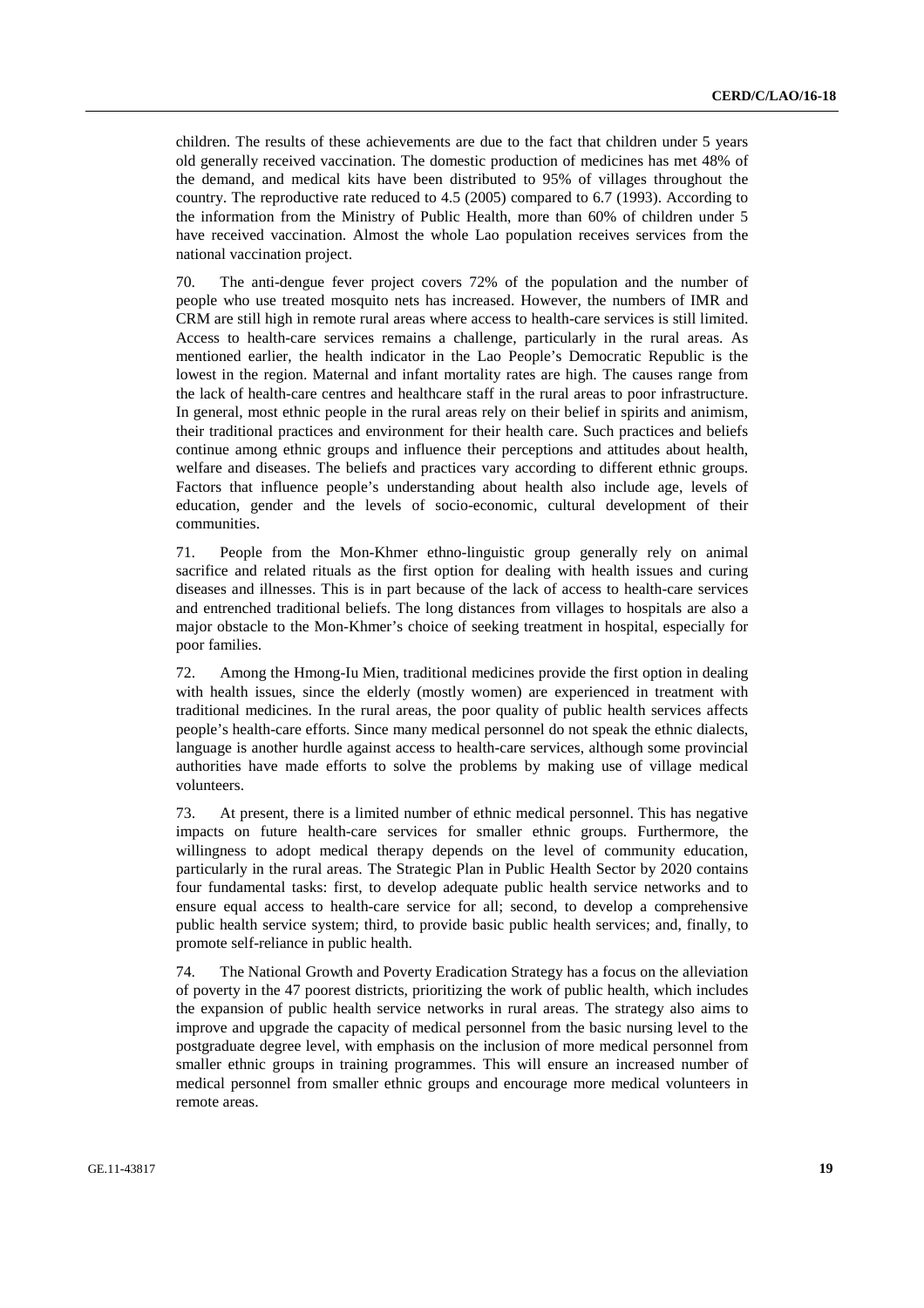75. The Lao People's Democratic Republic pays particular attention to preventive health. Village medical kits have been set up and the number of village health volunteers has increased to 16,618, of which 5,227 are midwives, and 534 are village lay medical practitioners. In 2004, the public health sector employed 11,326 medical personnel including 310 postgraduates, 1,710 diploma graduates and 3,860 trained clinical staff. During the reporting period, there are 127 district health centres, 13 provincial hospitals, 3 central hospitals, 254 private clinics and 1,977 pharmacies.

76. In the Lao People's Democratic Republic today, there are 10,796 medical staff of whom 9,620 represent the Lao-Tai language group, 950 from the Mon-Khmer, Chino-Tibetan language groups and 226 from the Hmong-Iu Mien language group. In 2006–2007, the number of medical students at diploma and specialist levels consisted of 1,420 students of whom 1,272 were from the Lao-Tai language group, 32 from Mon-Khmer and Chine-Tibetan ethno-linguistic groups and 116 from Hmong-Iu Mien language group. The number of mid-level medical students is 2,233, of whom 189 are from the Mon Khmer group and 151 are from the Hmong-Iu Mien group.

77. In the Social Security sphere, the Lao People's Democratic Republic has made progress in serving working people. Public and private social security funds have been established for all. Prime Ministerial Decree No. 207/PM of 23 December 1999, on Social Security Scheme for company employees, stipulates that "the social security scheme for company employees is based on the principle of insurance policies underwritten by the State. Employees and employers are required to participate in the compulsory social security scheme and are not allowed to enter into agreements that would allow them to evade this requirement. Employees and employers outside the compulsory social security scheme may apply for membership of it, but assume the same rights and duties as those within the system" (art. 2). "The following benefits are covered by the scheme: funeral allowance, allowance for medical treatment, sickness benefit, maternity benefit, benefits for industrial injury or work-related illness, disability benefit, retirement pension, survivors' benefit, child benefit and unemployment benefit" (art. 5).

#### **5. Right to education and training**

78. The right to education without racial and ethnic discrimination is guaranteed in the Constitution. Article 22 of the 2003 Constitution provides that "The State attends to developing education and implements compulsory primary education in order to build good citizens with revolutionary competence, knowledge and abilities." "The State and society attend to developing high quality national education, to create opportunities and [favourable] conditions in education for all people throughout the country, especially people in remote areas, ethnic groups, women and disadvantaged children."

79. The State promotes private sector investment in the development of national education. According to Article 38 of the Constitution "Lao citizens have the right to receive education and upgrade themselves." The Law on Education was amended in 2007 in order to meet the requirements of the national socio-economic development.

80. The education system reaches to the rural areas through a network of institutions in the provinces, Vientiane Capital City and the districts. Village chiefs, school management committees and principals are responsible for providing access to education for village children. The following statistics indicate progress made in the Lao People's Democratic Republic in the implementation of the Law on Education: in 2005–2006, there were 8,654 public and private primary schools of which 116 were private and 10 were Buddhist temple schools. There were 11 ethnic boarding primary schools, 335 primary school groupings with 28,389 classrooms, of which 7,060 twin-classrooms, and 21,329 single classrooms. There were 891,881 students. Out of this number, 1,960 students were from ethnic boarding schools. In private schools, there were 23,236 students. The ratio of students to teachers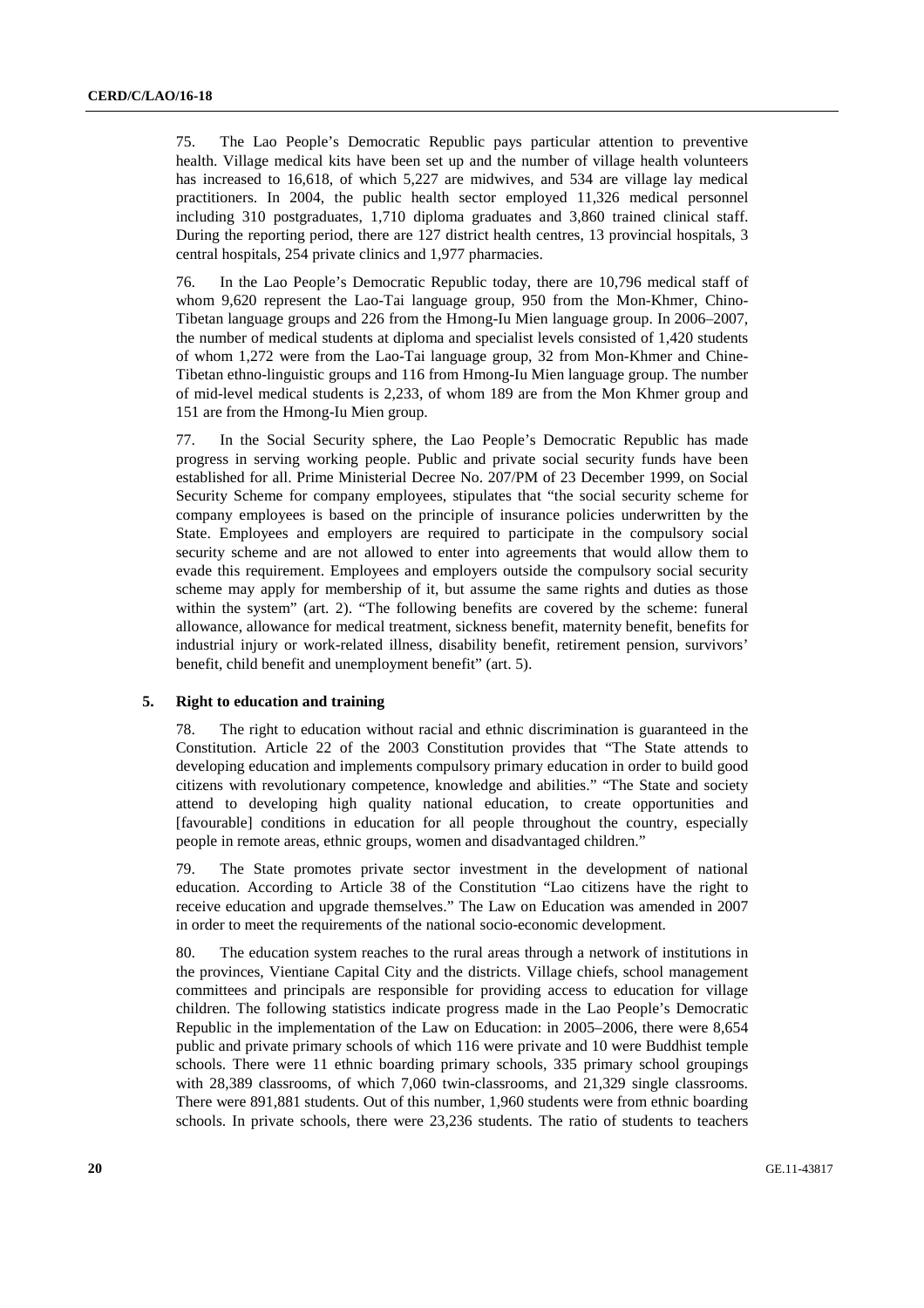was 32:1. The ratio of students to classrooms was 31.4:1. In 2005–2006, the total number of secondary students nationwide was 390,64. In the lower secondary schools, there were 243,131 students. The number of students in upper secondary school was 147,510. The Government has pursued a policy of enhancing general education for the people of all ethnic groups with a particular focus on children from smaller ethnic groups. By the year of 2005–2006, the number of primary school pupils was 711, of which 156 were girls. There were 6,035 secondary school students of which 1,873 were girls. There were 490 teaching and other staff, of which 297 were women. There were 395 teachers, of which 201 were women. The Government has also established centres for educational promotion of women from smaller ethnic groups and disabled persons.

81. The Government of the Lao People's Democratic Republic attaches importance to and has adopted a special policy on promoting education for people of small ethnic groups and in the remote areas by establishing ethnic primary and secondary schools in all provinces throughout the country. Although secondary education has been expanded, it has not been able to reach some remote areas. Students who completed primary school in such areas could therefore not continue their studies. The situation in such remote areas is further compounded by a shortage of teachers. Consequently, the teachers had to teach more hours and many subjects. Most essential school facilities are insufficient. Tables and chairs and classrooms are in poor condition and there is a shortage of adequate means of transport for students.

82. There were 561 teachers in pedagogy institutes. For the school year 2005–2006, there were 5,772 graduate teachers. Of these, there were 148 persons from smaller ethnic groups. The country needed to allocate 2,950 qualified teachers per year. However, there were not enough qualified teachers to fill these positions. Consequently "contract teachers" with inadequate training and qualifications were appointed to fill positions in primary schools in most remote areas. Similarly in secondary schools, 7,210 teachers with inadequate qualifications were appointed because of the shortage of qualified teachers. As a result, about 49% of all secondary school teachers need supplementary training.

83. In 2005–2006, there were 51 technical and vocational schools. Twenty-one (21) were under the management of the Ministry of Education; 14 were private schools and 16 schools were directly managed by other Ministries. There were 25,327 technical-vocational students throughout the country. There were 22,652 technical students and 2,675 vocational students. There were 1,513 technical and vocational teachers in public and private schools. In comparison with 2000–2001, there was an increase of 918 teachers.

84. In the Lao People's Democratic Republic, there are 4 universities, namely the National University of Laos in Vientiane Capital City, Champasack University and Souphanouvong University in Luangprabang. The University of Medical Science (the former medical faculty under NUOL) was established in 2007. In addition, there are 27 private colleges.

85. In addition to formal education institutions, the Lao People's Democratic Republic has also established and fostered "informal schools". Such schools provide flexible study opportunities for people who may otherwise not be able to undertake studies because of work commitments, or people who were denied formal school opportunities for a variety of reasons.

86. The 2005 Lao People's Democratic Republic Census revealed that 73 out of 100 persons are literate. The national literacy rate among the ethnic groups throughout the country is as follows: Lao 85%, Hmong 84%, Iu Mien 81%, Thaineua 80%, Tai 77% and Lue 76%. In general, the rates of literacy among smaller ethnic groups such as Lahu, Ah Kha, Lo Lo and Tri are still very low. (see Table 4).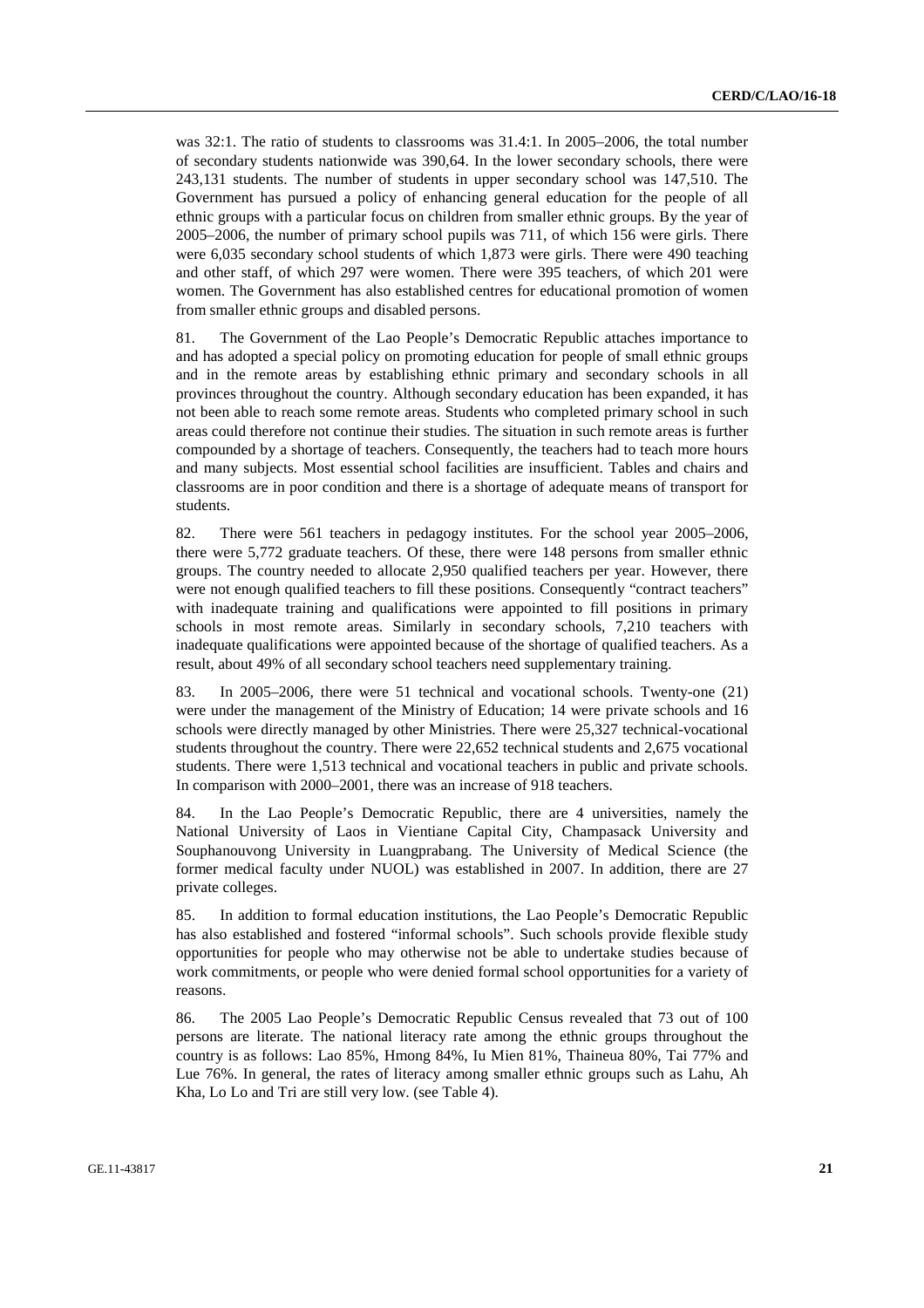#### **6. Right to equal participation in cultural activities**

87. Under the Lao People's Democratic Republic Constitution "Citizens of both genders enjoy equal rights in the political, economic, cultural and social fields and in family affairs." (Art. 37) and "to create artistic and literary works [;] and to engage in cultural activities which are not contrary to the laws." (Art. 45); "All ethnic groups have the right to protect, preserve and promote the fine customs and cultures of their own tribes and of the nation." (Art.  $8$ ).+

88. The Government has a clear cultural policy which has been designed to promote cultural development in order to build a harmonious society. Guided by this policy, the Government has paid particular attention to protecting national culture by maintaining and promoting highly valued ethnic cultural traditions and related cultural attributes and artifacts. Particular emphasis has been put on the promotion of the fine arts, literature and performing arts, handicrafts, traditional weavings, pottery, carvings, paintings, and silver and gold artworks of national significance and uniqueness. The export of artistic products has become increasingly attractive and popular to overseas customers. Archeological and historical sites and objects have been restored around the country. Today, there are 13 museums, 10 traditional exhibition halls, 13 national historical-cultural sites and 2 world heritage sites.

89. The Lao people of all ethnic groups have the equal right to participate in the cultural life of the country without any discrimination as to race and ethnic origin. The Lao Government pays great attention to the participation of people of all ethnic groups in cultural activities organised by local communities in which different ethnic groups participate, opening the opportunity for ethnic people to preserve their customs, languages and dialects in concert with other ethnic groups. The preservation of the culture of all ethnic groups, large and small is recognised by the Government as a driving force for the development and preservation of national identity in the country. The ethnic groups have inspired writers, poets and composers.

#### **7. Right of access to public places or services, such as transport, hotels, restaurants, cafes, theatres and parks**

90. The Lao People's Democratic Republic has no laws or regulations denying any race or ethnicity to have access to such public places or services. Such places and services are open to all without discrimination of any kind. All ethnic groups have equal access to any place or service intended for use by the general public, such as means of transport, hotels, restaurants, cafes, theatres and parks. The Government attaches importance to the preservation of historical relics, especially those recognised as national and world heritage sites. Luang Prabang, the United Nations Educational, Scientific and Cultural Organization (UNESCO) listed world heritage site is home to a variety of ethnic groups. There are also ethnic parks in many provinces. The largest park of this type is open to the public in Vientiane Capital. Exhibitions of ethnic handicrafts and cultural attributes are organized in every province and district throughout the country.

### **VI. Article 6: Measures regarding protection, remedies and compensation**

91. In the Lao People's Democratic Republic the Lao Front for National Construction (LFNC), the National Assembly's Ethnic Affairs Committee and the people's courts play an important role in ensuring equality and non-discrimination among races and ethnic groups in the country.

92. LFNC seeks to educate all the ethnic groups in order to raise their awareness of patriotism, to consolidate solidarity and ensure equality among them. If there were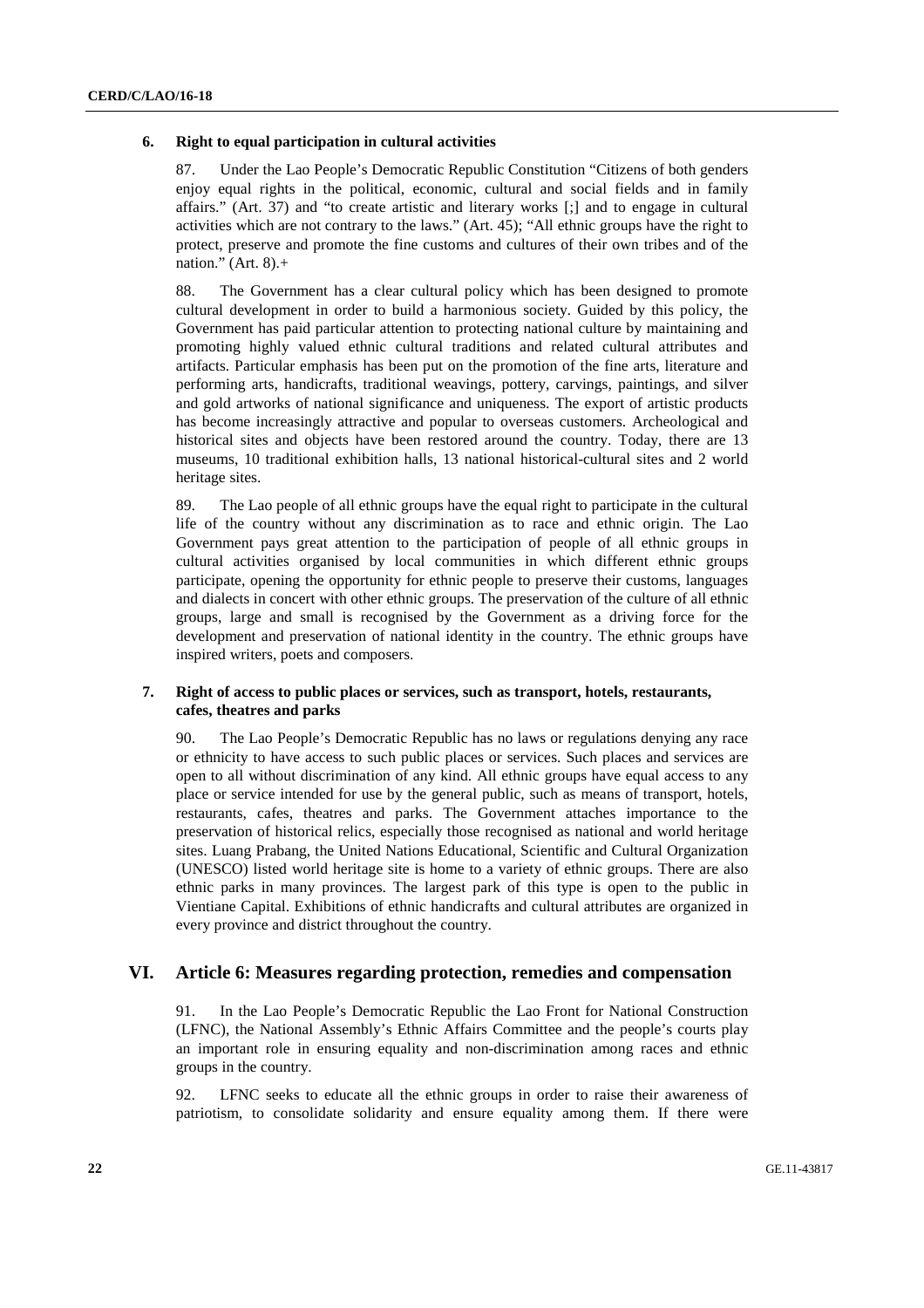discontent among the ethnic groups' members or disputes within the local communities, the local branch of LFNC would help the relevant local authority to resolve the matters.

93. The National Assembly's Ethnic Affairs Committee ensures that laws adopted by the National Assembly promote and protect the rights and legitimate interests of all ethnic groups on an equal footing. The Committee is also vested with task of monitoring, overseeing and promoting the application of the Constitution and existing laws and the implementation of the national socio-economic development plans and State budget allocation in the interests of ethnic people and rural development. The Committee also submits issues and various measures in respect of ethnic matters to the National Assembly or its Standing Committee for consideration. The Committee receives petitions or proposals from the constituents through the members of the National Assembly if such petitions or proposals could not be resolved at the level of LFNC and the relevant local authority.

94. The task of the people's courts is to rule on civil, criminal, commercial, family and juvenile cases on an equal basis without regard to the litigants' ethnicity. If a judge in the court shows partiality or hostility to one of the litigants based on the latter's ethnicity, then the litigant concerned has the right to protest against that judge and appeal, seek annulment of the court ruling in accordance with the provisions of the Law on Civil Procedure and the Law on Criminal Procedure. Similarly, the Office of the Public Prosecutor, whose mandate is to monitor and oversee the application of laws in investigation, trial and the enforcement of court rulings, also has the right to challenge such a ruling or seek its annulment. Up till now, in the Lao People's Democratic Republic there has been no case of racial or ethnic discrimination before courts.

95. As reported in the common core document, the Criminal Law contains two most relevant articles: Article 66 on offence against solidarity of people states that "Any person dividing or causing resentment between ethnic groups and social strata with the intention of undermining national solidarity shall be punished by one to five years of imprisonment and shall be fined from 500,000 kip to 10,000,000 kip." Article 176 stipulates that "any person who excludes, obstructs, restricts the participation or practices selective treatment against other persons on the ground of ethnicity shall be punished by imprisonment from 1 to 5 years or fined from 1,000,000 to 3,000,000 kip." Likewise, the Law on Complaints, adopted by the National Assembly in 2005, ensures that the people have the right to lodge petitions without racial or ethnic discrimination to the competent authorities and they have the right to have their complaints be considered by such authorities without discrimination based on whatsoever reasons.

96. Under Article 66 of the Civil Procedure Law, "A claim should include the applicant's family name, given name and domicile, the facts leading up to the application and supporting evidence, request, the amount sought, as well as any other required documents." Before a case comes to court, however, either of the parties may first ask the village head to attempt to obtain an amicable settlement.

97. At the village level, the village mediation units as reported in the common core document play an important role in settlement of differences concerning ethnic groups.<sup>12</sup> The unit aims to find amicable solutions for differences, thus avoiding unnecessary resort to court proceedings. At the same time, the system of village mediation units encourages and contributes to villagers' legal vigilance and their obedience to laws and regulations.

98. During the reporting period, no case or dispute based on ethnicity was reported. While there were civil disputes and criminal cases, such matters were settled according to

<sup>&</sup>lt;sup>12</sup> Minister of Justice's Decision of August 07/08/ 1997 on the Establishment of Village Mediation Units, Art. 5.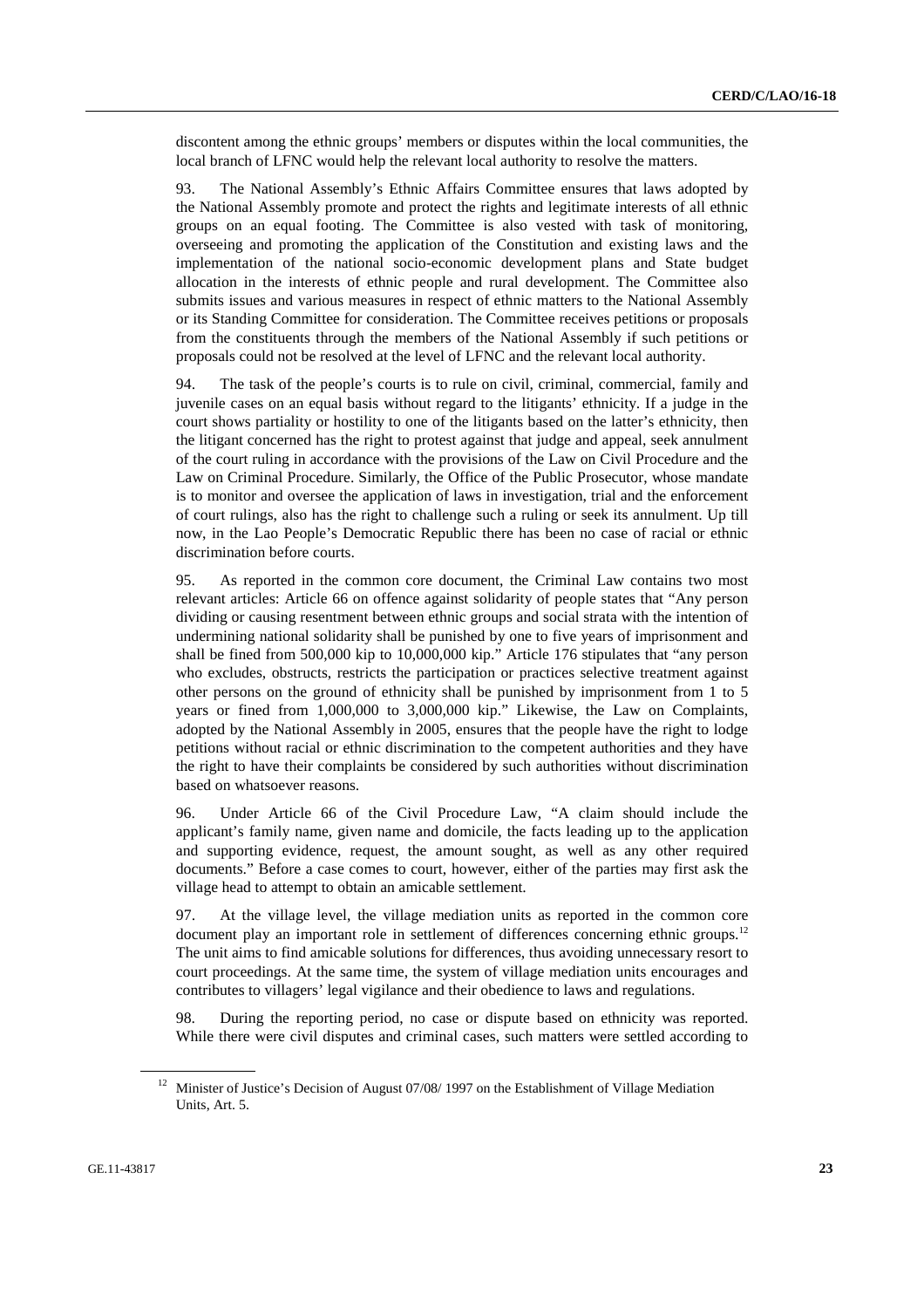law based on the principle of equality before the law and without regard to the ethnicity of the parties.

## **VII. Article 7: Measures taken in the area of education and teaching on the elimination of racial and ethnic discrimination and promotion of understanding and international solidarity amongst nations, and racial and ethnic groups**

99. The Lao Government has adopted appropriate measures in education and teaching programmes regarding the elimination of racial and ethnic discrimination in order to promote solidarity and understanding among nations, racial and ethnic groups. The measures implemented in this regard are as follows:

#### **1. Education curriculum**

100. Primary and secondary schools' curricula always reflect the fact and the national pride that the Lao People's Democratic Republic is a multiethnic nation. Each ethnic group has their own distinct customs and traditions. The Government's educational and training policy aims at educating citizens to become good, patriotic and cultural citizens willing to make sacrifices for the cause of the people's democracy and national development; and to promote and respect, solidarity and harmony among all ethnic groups; and to preserve the cultures and traditions of ethnic groups and those of the nation.

#### **2. Mass media**

101. Mass media play a crucial part in ensuring equality and non-discrimination among ethnic groups in the Lao People's Democratic Republic. The Constitution and Law on Mass Media form a legal basis for the expanded and strengthened mass media both owned by the State as well as privately owned. Most provinces, administrative offices and organisations have their own newsletters, magazines and newspapers. Through the mass media, the Government has increased its efforts in distributing information on the constitution, laws and regulations as well as the international treaties to which the Lao People's Democratic Republic is a party among the people of all ethnic groups, especially those living in the remote and mountainous areas. Radio broadcasting programmes suitable to their traditions and lifestyles have been the focus of the government information programmes. Radio and TV programmes broadcast in the Hmong and Khmu dialects. Up to the time of writing this report, the radio programmes in the ethnic dialects cover 80% of the country.

#### **3. Information on human rights**

102. With regard in particular to information on human rights, and the objectives and principles of the international human rights instruments to which the Lao People's Democratic Republic is a party, the national radio and television stations broadcast special programmes on the occasions of International Children's Day, International Women's Day, United Nations Day, Human Rights Day, and other important international events. Details of the work on awareness raising and the promotion of human rights are contained in the common core document.

#### **4. Legal education and training**

103. The Constitution and Laws of the Lao People's Democratic Republic have been widely disseminated amongst ethnic groups, especially by the NA deputies in their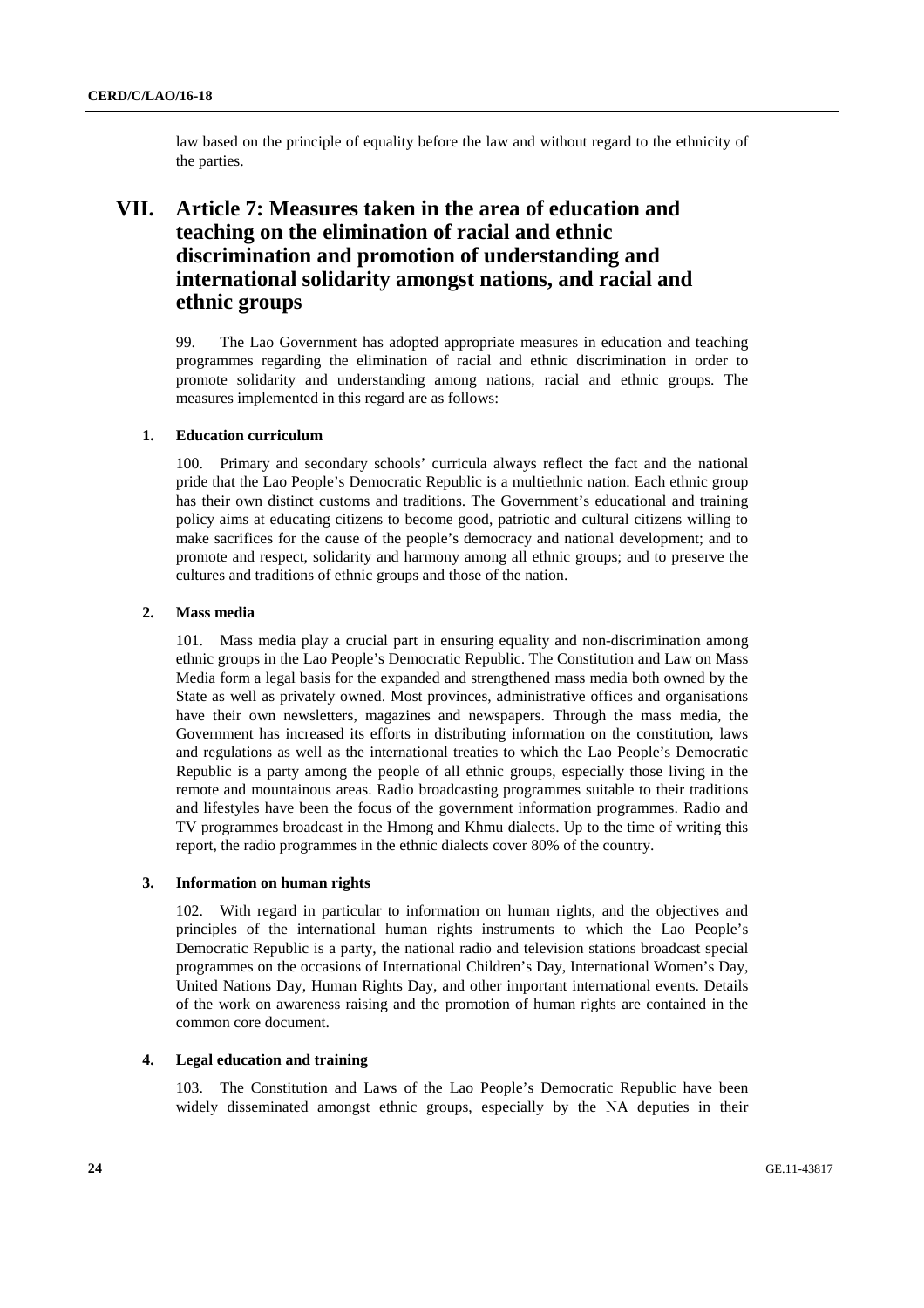constituencies. The Law Faculty of the National University of Laos and other educational institutions such as the National Academy of Politics and Administration and the Police Academy have curricula in international law and offer academic programmes on human rights to help educate students and officers who are also future policymakers.

#### **5. Books on ethnic groups**

104. The LFNC has published a book entitled "The Ethnic Groups in the Lao PDR" in both Lao and English languages, supported by a non-governmental organization (Canada Fund for Local Initiatives). The book provides scientific understanding of various ethnic groups in the Lao People's Democratic Republic, describing the particularities, cultures, traditions, costumes, etc., of each of the 49 ethnic groups. The publication of this book is a significant contribution to the promotion of understanding, tolerance and solidarity among the ethnic groups in the Lao People's Democratic Republic. This book helps Government officials, judges, prosecutors, military and police officers, lawyers, students and the public at large to have a better understanding of the ethnic groups in the Lao People's Democratic Republic.

105. Newspapers, magazines and various publications have also introduced materials on multi-ethnic people, their livelihoods, customs and cultures, in particular, the daily newspaper Pathet Lao has a special column on ethnic cultural life.

#### **6. Human rights dialogues**

106. The Lao People's Democratic Republic has conducted human rights dialogues with the international community through a bilateral working group on human rights, established with Sweden (up to 2009), the European Union and Australia (still ongoing). Lao delegations to international fora at the United Nations and other international and regional levels relating to human rights, shared lessons and experiences in the promotion and protection of human rights with other nations. They also learned important lessons and best practices in the promotion and protection of human rights.

107. The Lao Government has consistently adhered to the State's foreign policy of peace, independence, friendship and cooperation, and promotes relations and cooperation with all countries on the basis of the principles of peaceful coexistence, respect for each other's independence, sovereignty and territorial integrity, non-interference in each other's internal affairs and equality and mutual benefit. In addition, in pursuance of this policy, bilateral friendship associations with a number of foreign countries were established while the country has the Lao National Committee for Peace and Solidarity with Nations.

## **VIII. Conclusion**

108. The Government appreciates the work of the Committee on the Elimination of All Forms of Racial Discrimination and its contributions to making the world a better place to live, with its tireless effort to put end to racial and ethnic discrimination. It is the high hope of the Government of the Lao People's Democratic Republic that the information contained in this report will enable the Committee on the Elimination of Racial Discrimination to have a better understanding of the situation in the Lao People's Democratic Republic and the efforts the country has made and the progress it has achieved during the reporting period in the fulfillment of its obligations under the International Convention on the Elimination of All Forms of Racial Discrimination.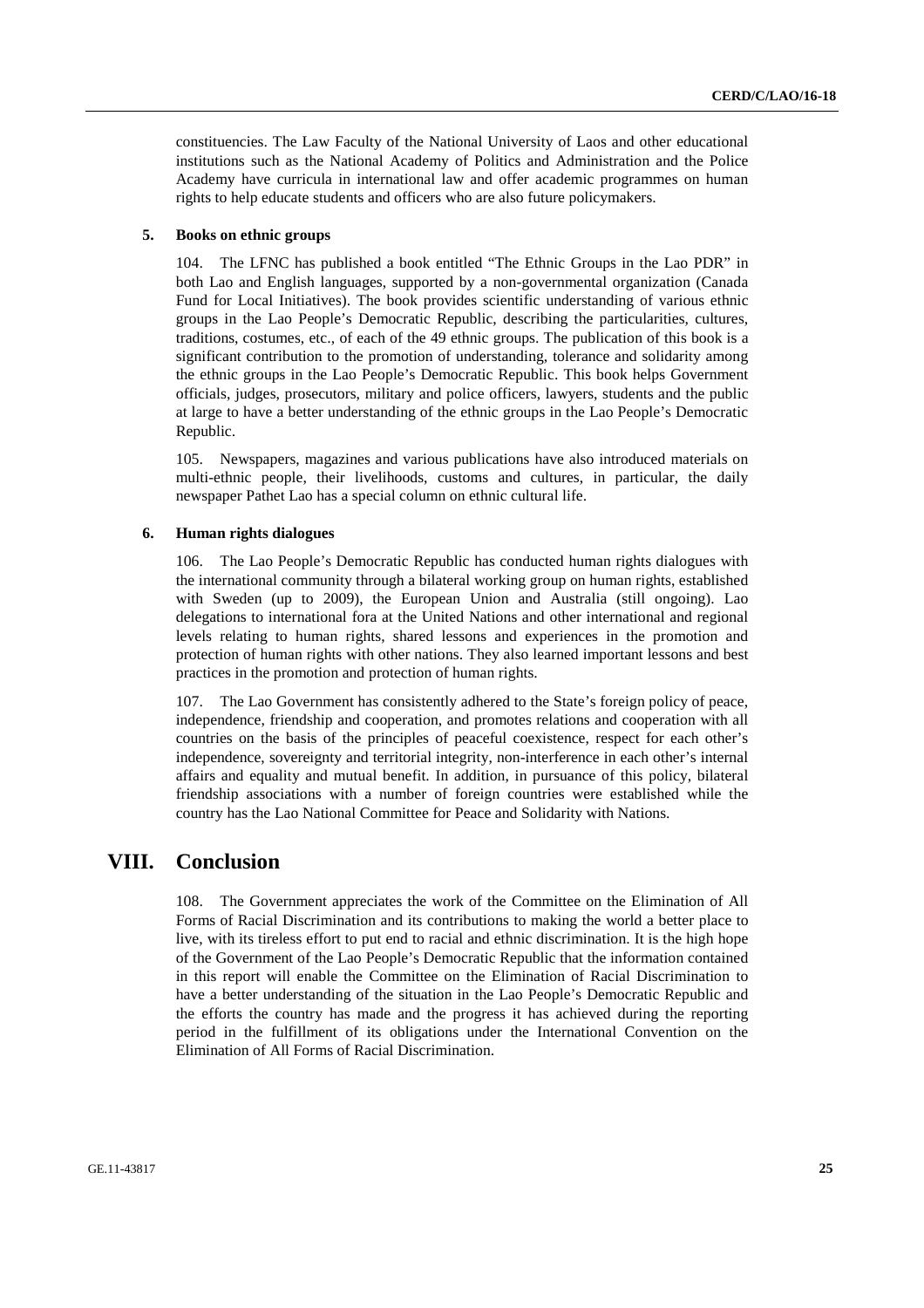## **Annex**

Table 1

**Ethnic composition of the Lao People's Democratic Republic Population** 

|                | Ethnic groups | Population                         | Percentage |
|----------------|---------------|------------------------------------|------------|
| A.             |               | Lao-Tai ethno-linguistic group (8) |            |
| 1              | Lao           | 3 067 005                          | 54.6       |
| $\overline{2}$ | Tai           | 215 254                            | 3.8        |
| 3              | Phoutay       | 187 391                            | 3.3        |
| 4              | Lue           | 123 054                            | 2.2        |
| 5              | Nhouan        | 29 4 22                            | 0.5        |
| 6              | Yang          | 6 1 6 0                            | 0.1        |
| 7              | Xeak          | 3733                               | 0.1        |
| 8              | Taineua       | 14 799                             | 0.3        |
| <b>B.</b>      |               | Mon-Khmer language group (32)      |            |
| 9              | Khmou         | 613893                             | 10.9       |
| 10             | Pray          | 21 9 22                            | 0.4        |
| 11             | Xingmoun      | 8 5 6 5                            | 0.2        |
| 12             | Phong         | 26 314                             | 0.5        |
| 13             | Thaen         | 514                                | 0.0        |
| 14             | Oedou         | 649                                | 0.0        |
| 15             | Bid           | 1964                               | 0.0        |
| 16             | Lamed         | 19827                              | 0.4        |
| 17             | Samtao        | 3 5 3 3                            | 0.1        |
| 18             | Katang        | 118 276                            | 2.1        |
| 19             | Makong        | 117842                             | 2.1        |
| 20             | Tri           | 26 680                             | 0.5        |
| 21             | Yrou          | 47 175                             | 0.8        |
| 22             | Triang        | 29 134                             | 0.5        |
| 23             | Ta-Oy         | 32 177                             | 0.6        |
| 24             | Yae           | 10 570                             | 0.2        |
| 25             | <b>Brao</b>   | 22 772                             | 0.4        |
| 26             | Katu          | 22 7 5 9                           | 0.4        |
| 27             | Harak         | 21 280                             | 0.4        |
| 28             | Oy            | 22 4 5 8                           | 0.4        |
| 29             | Kriang        | 12 879                             | $0.2\,$    |
| $30\,$         | Cheng         | 7559                               | $0.1\,$    |
| 31             | Sadang        | 938                                | $0.0\,$    |
| $32\,$         | Xyua          | 42 834                             | $\rm 0.8$  |
| 33             | Nhaheun       | 6785                               | $0.1\,$    |
| 34             | Lavi          | 1 1 9 3                            | $0.0\,$    |